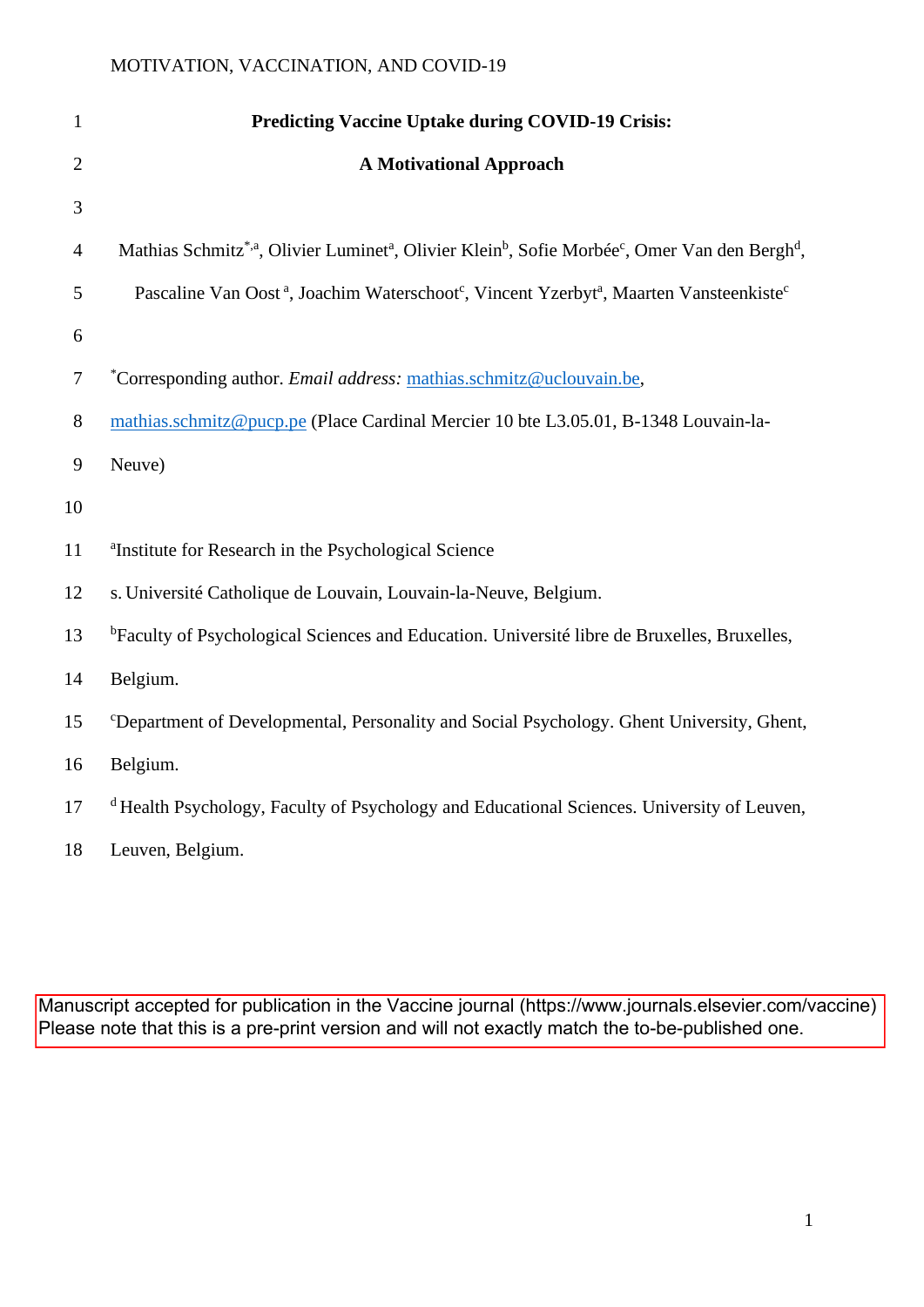| 19 |           | <b>Highlights</b>                                                                      |
|----|-----------|----------------------------------------------------------------------------------------|
| 20 | $\bullet$ | Infection-related risk perception predicts vaccination intention and uptake            |
| 21 | $\bullet$ | Autonomous motivation positively contributes to vaccination intention and uptake       |
| 22 | $\bullet$ | The contribution of infection-related risk perception on vaccination is fully mediated |
| 23 |           | by motivations to get vaccinated                                                       |
| 24 |           | • Distrust in the vaccine undermines vaccination intention and uptake                  |
| 25 | $\bullet$ | We discuss implications in terms of communication strategies                           |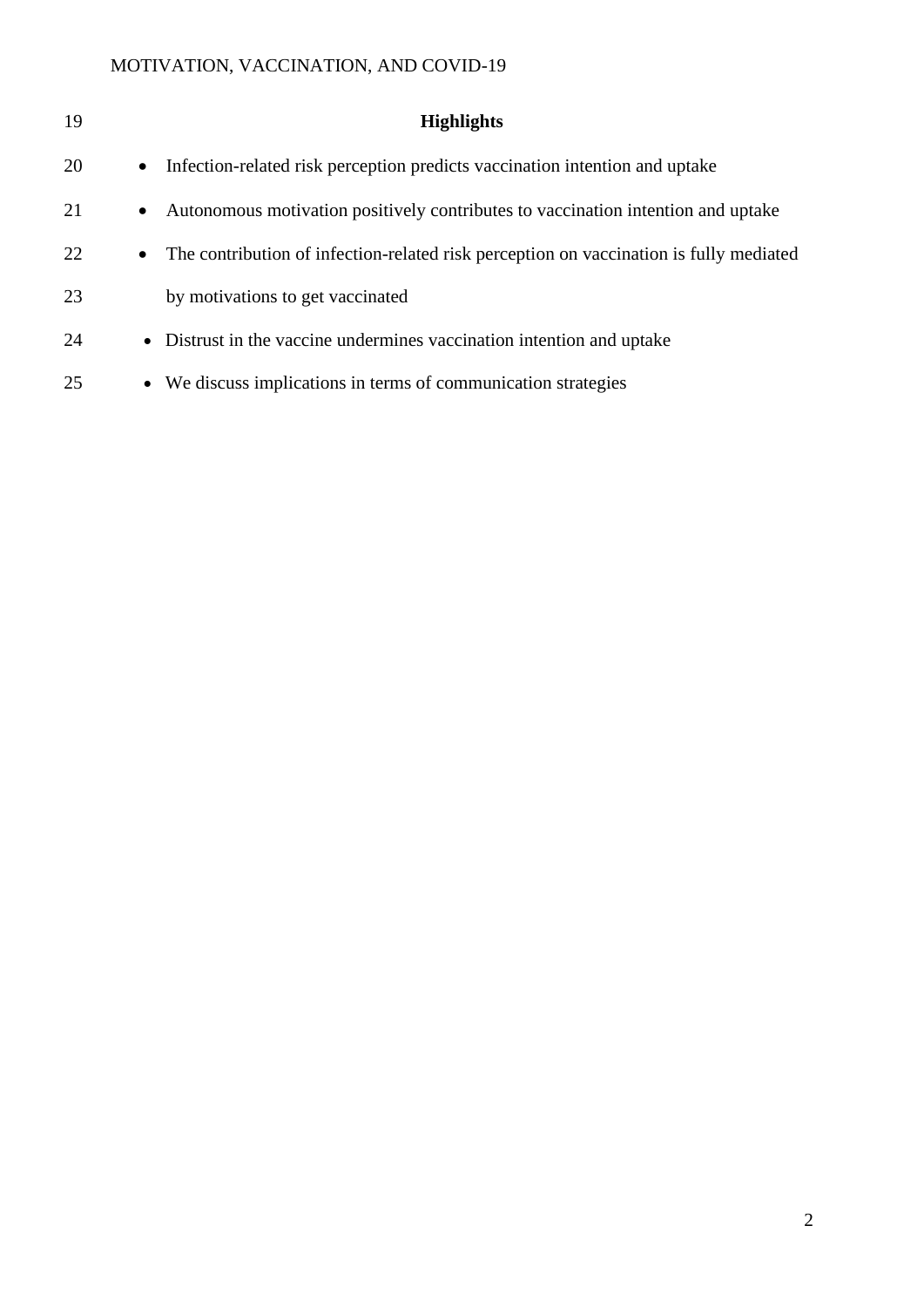# **Abstract**

| 27 | The present research examined which motivational factors contribute to individuals'                 |
|----|-----------------------------------------------------------------------------------------------------|
| 28 | intention to take a vaccine that protects against SARS-CoV-2-virus and their self-reported          |
| 29 | vaccine uptake several months later. The role of different types of motivation was                  |
| 30 | investigated (i.e., autonomous and controlled regulation) as well as vaccine distrust and effort    |
| 31 | to obtain a vaccine. Across two large-scale cross-sectional ( $N = 8887$ ) and longitudinal ( $N =$ |
| 32 | 6996) studies and controlling for various covariates, autonomous motivation and distrust-           |
| 33 | based amotivation contributed positively and negatively, respectively, to a) concurrent             |
| 34 | vaccination intentions, b) self-reported vaccination and c) subsequent subscription to a            |
| 35 | waitlist to obtain a vaccine. Participants' infection-related risk perception predicted more        |
| 36 | positive vaccination outcomes through fostering greater autonomous motivation for                   |
| 37 | vaccination and lower distrust, whereas pandemic-related health concerns failed to yield such       |
| 38 | adaptive effects. The results emphasize the importance of fostering autonomous motivation           |
| 39 | for vaccination and handling distrust, both at the societal and face-to-face level.                 |
| 40 |                                                                                                     |
| 41 | Keywords: motivation, risk perception, pandemic concerns, COVID-19, vaccination,                    |

vaccination hesitancy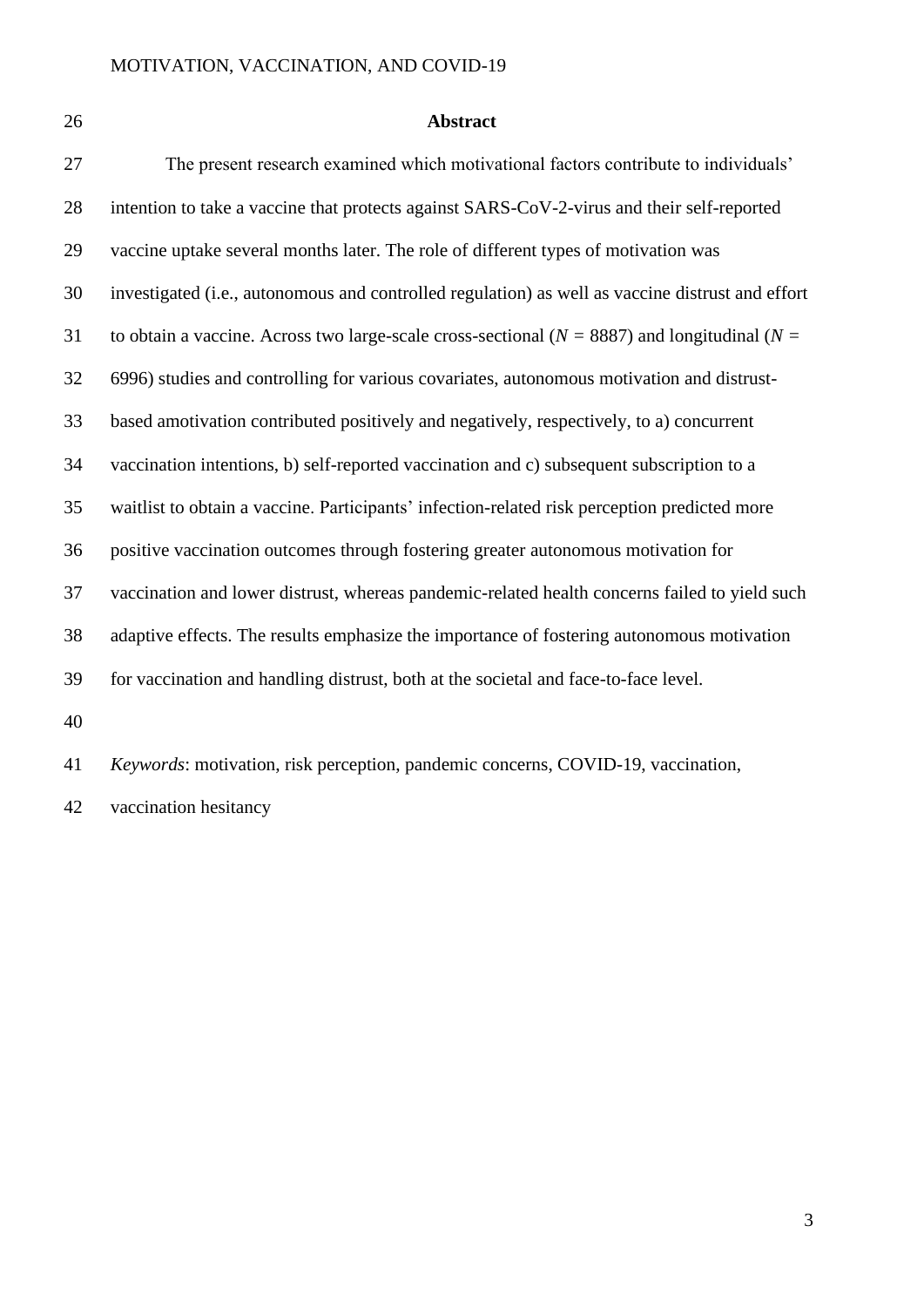| 43 | <b>Predicting Vaccine Uptake during COVID-19 Crisis:</b>                                            |
|----|-----------------------------------------------------------------------------------------------------|
| 44 | <b>A Motivational Approach</b>                                                                      |
| 45 | To overcome the COVID-19 crisis, governments worldwide faced the challenge to                       |
| 46 | motivate their citizens to accept a vaccine to protect themselves and society against infection     |
| 47 | by the SARS-CoV-2-virus (Fontanet & Cauchemez, 2020). While some citizens were eager to             |
| 48 | get vaccinated, others were hesitant and still others indicated they would refuse the vaccine       |
| 49 | (Lazarus et al., 2021; Sallam, 2021). The present research examined in a large sample of            |
| 50 | Belgian participants the predictive validity of a various motivations related to COVID-19           |
| 51 | vaccination as predictors of individuals' vaccination intention (Study 1) and eventual vaccine      |
| 52 | uptake or subscription to a waitlist (Study 2). In addition, we examined perceived risks to be      |
| 53 | infected with COVID-19 as precursors of individuals' (lack of) motivation to get vaccinated         |
| 54 | and investigated whether motivation would act as a mediating mechanism in the link between          |
| 55 | infection-related risk perception and critical vaccination outcomes on the one hand and             |
| 56 | general pandemic-related health concerns on the other hand. To achieve this dual goal, we           |
| 57 | drew upon theoretical traditions, striving for cross-fertilization between the literatures on self- |
| 58 | determination theory and vaccination uptake.                                                        |

# **(Lack of) Motivation for Vaccine Uptake**

 People may hold different reasons both for accepting and refusing a vaccine. Grounded in Self-Determination Theory (SDT; Ryan & Deci, 2017; Vansteenkiste et al., 2006), a broad theory on human motivation, a qualitative distinction can be made between controlled and autonomous reasons for vaccine uptake. When motivation is controlled, individuals would take a vaccine because they feel pressured to do so, either to avoid the criticism and disapproval from others or to obtain a contingently offered reward in exchange for the effort made. When autonomously motivated, individuals accept a vaccine because they can identify with the necessity and benefit of vaccination (e.g., to protect themselves and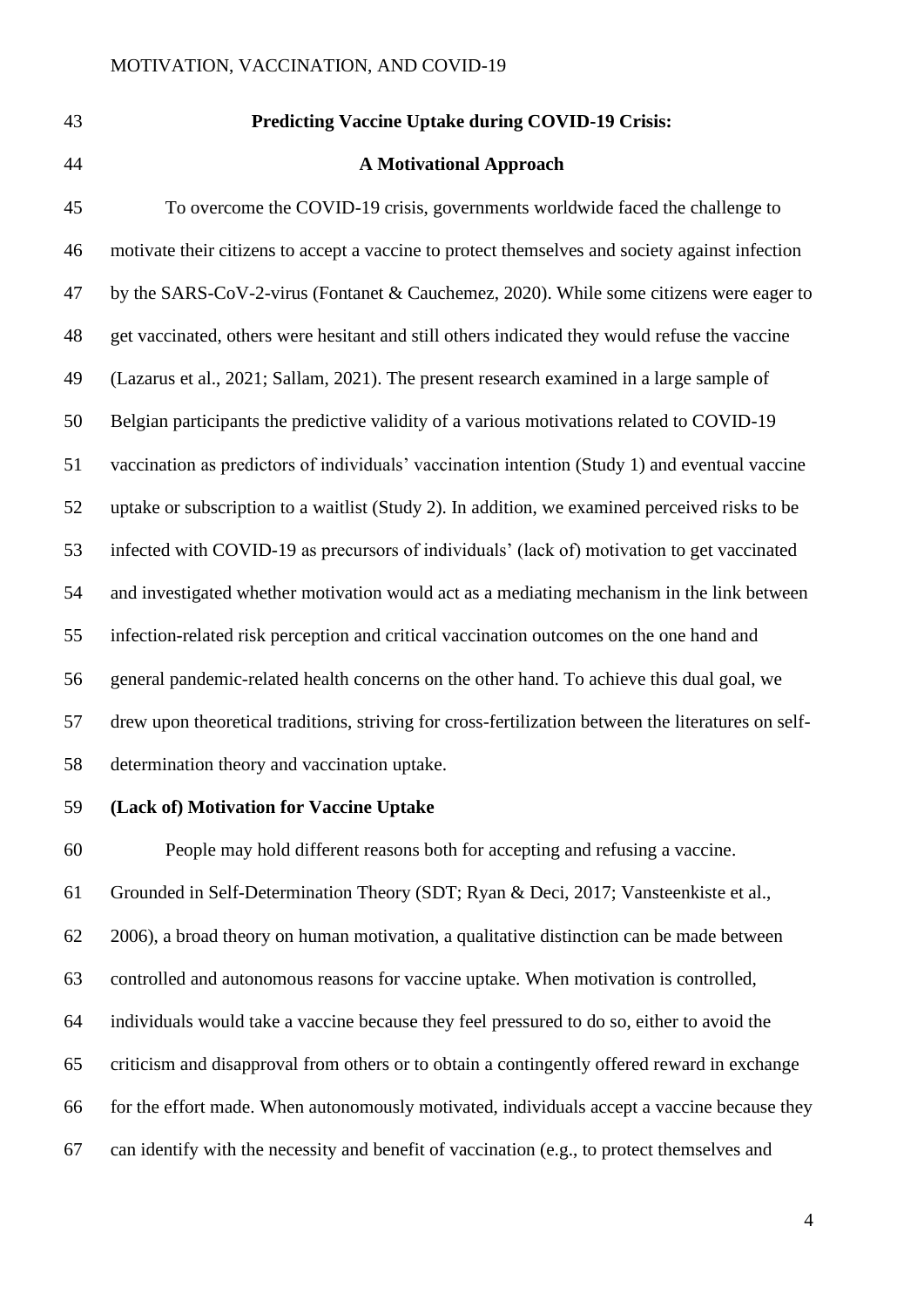close others). Autonomous motivation denotes high volitional commitment to vaccination because the reasons for vaccine uptake have been internalized and fully endorsed. Although the differential predictive role of autonomous and controlled motivation has been well- established for various recurrent health behaviors (e.g., Ng et al., 2012; Ryan et al., 2008), prior work on vaccine acceptance from the SDT-perspective is limited (Denman et al., 2016; Moon et al., 2021).

 Much as individuals' motivation for vaccination constitutes a multifaceted concept, also their lack of motivation can be driven by different reasons. Specifically, we distinguished two types of amotivation, one being distrust- and the other effort-based. Distrust-based amotivation reflects people's general doubts to accept a vaccine, which can stem from different sources, including doubts about vaccine safety and efficiency as well as doubts vis- à-vis the virtues and the competency of health professionals and authorities that promote vaccination (Brownlie & Howson, 2005; Milošević Đorđević et al., 2021). In the present study we focus specifically on distrust regarding vaccine efficacy and its potential side effects because these appear as the chief drivers of vaccine hesitancy (Brewer, 2021; Lane et al., 2018; MacDonald, 2015).

 Effort-based amotivation is at stake when citizens may trust the promoted vaccine, but may not have sufficient resources available (e.g., physical, or mental energy) to engage in behaviors required for vaccination (Legault et al., 2006; Pelletier et al., 1999). Notably, this effort-based form of amotivation is conceptually different from self-efficacy, which received 88 prior attention in the vaccination literature (Chu & Liu, 2021). Individuals may know how and feel efficacious to engage in a required activity, yet they may lack the energetic resources needed to perform the behavior. Because self-efficacy for vaccine uptake was found to be unrelated to vaccination intention (Chu & Liu, 2021), the present study sought to examine whether effort-based amotivation would play a significant role.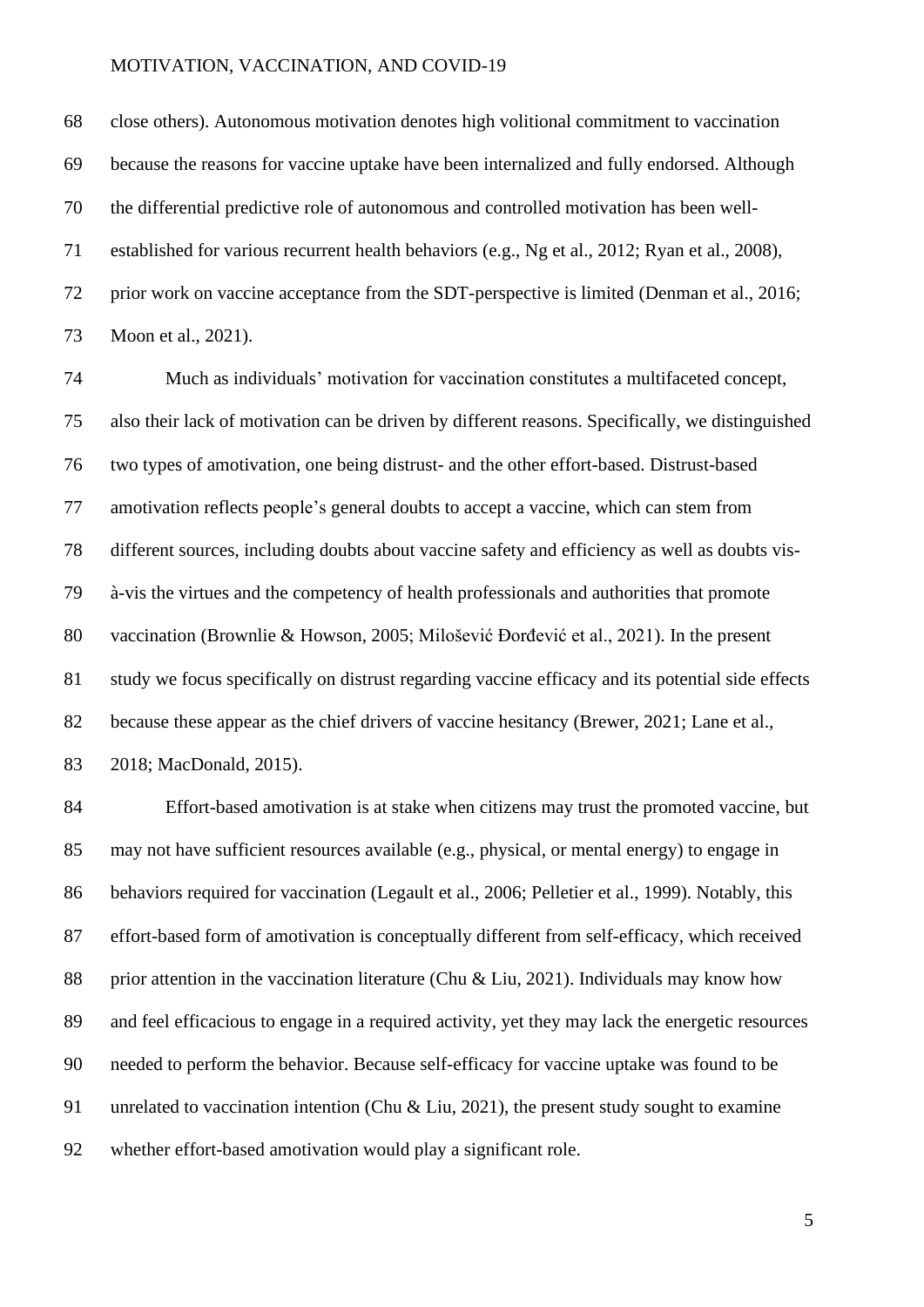#### **Role of Infection-Related Risk Perception and Pandemic-Related Health Concerns**

 Furthermore, we considered the specific role of individuals' perceived infection risk with COVID-19 and pandemic-related health concerns as predictors of individuals' (a)motivation to accept the vaccine. Risk perception has been defined as the "anticipated likelihood and magnitude of potential health-specific harms" (Brewer et al., 2007, p. 136). Two facets of risk perception are typically distinguished, with the first describing the probability of the harmful event (i.e., likelihood; see Brewer et al., 2007), and the second facet describing the severity of the event. With regard to COVID-19, several studies have identified a positive link between infection-related risk perception and better adherence to health-protective behaviors (de Bruin & Bennett, 2020; Siegrist et al., 2021) as well as greater vaccination intentions (Allington et al., 2021; Caserotti et al., 2021; Detoc et al., 2020; Reiter et al., 2020; Shmueli, 2021; but see Faasse & Newby, 2020; Williams et al., 2020).

 In addition, we examined the role of people's health concerns during the pandemic as a potential additional driver to uptake a vaccine. Unlike infection-related risk perception the role of pandemic-related health concerns in the prediction of vaccine intentions has received little attention and the results are inconsistent. While Faasse and Newby (2020), found a positive link between concerns regarding a COVID-19 outbreak and vaccine intention, Williams et al. (2020) and Pastorino et al. (2021) did not find an association between

concerns an COVID-19 vaccination intentions.

 Note that perceived infection-related risk represents a future-oriented assessment, while pandemic-related health concerns are retrospectively assessed. Presumably they go 114 hand in hand (Williams et al., 2020), but we sought to examine and understand whether they have a specific role in the prediction of vaccination intention through a differentiated pattern of vaccination motivations. Individuals high in infection-related risk perception would more easily endorse the decision to be vaccinated and feel less pressured to do so, thus contributing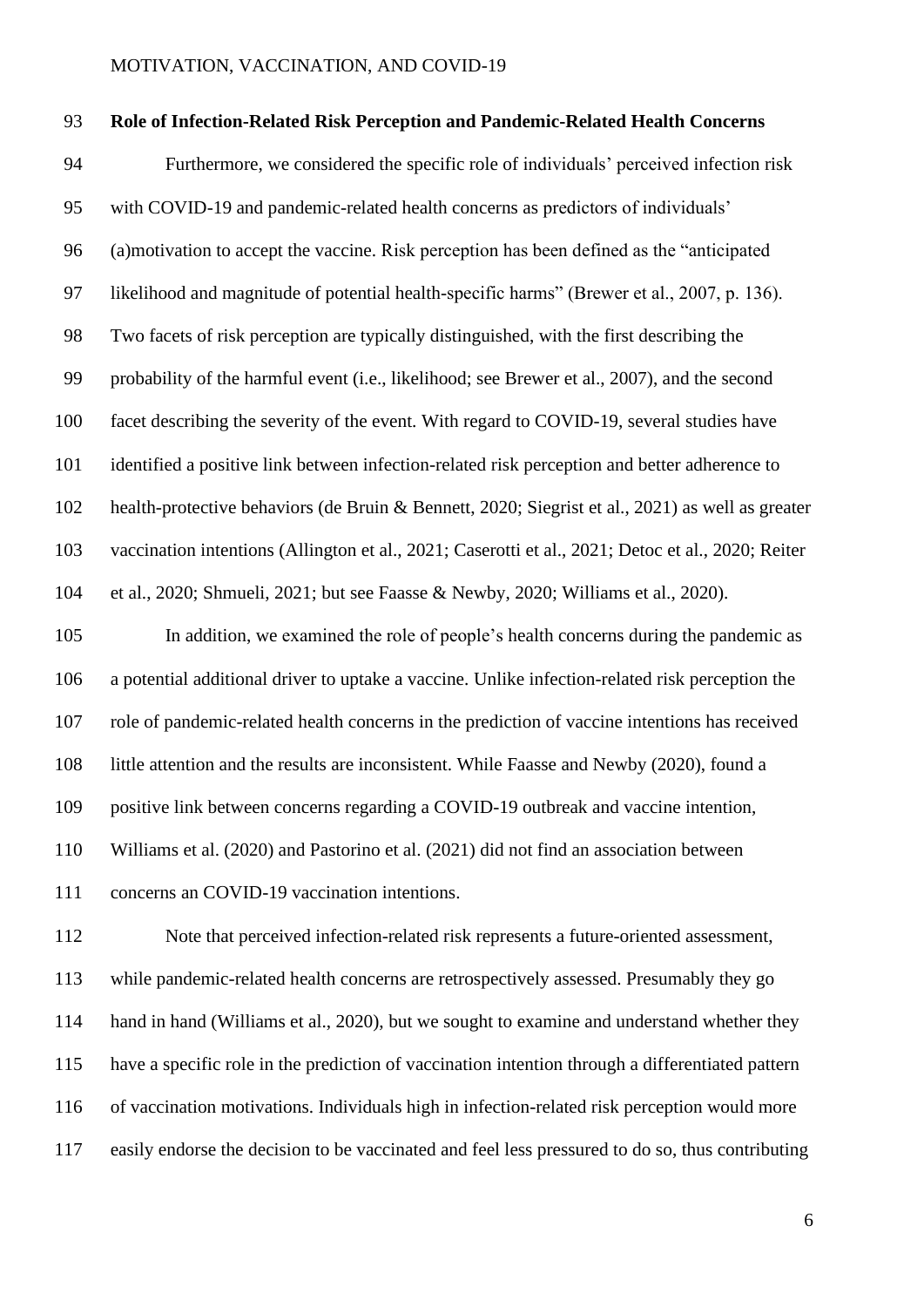to more autonomous and lower controlled motivation for vaccination. Also, when risk for infection is perceived as high with serious consequences, people would want to do the necessary efforts to get vaccinated while giving less consideration for potential side-effects. For this reason, infection-related risk perception was expected to relate negatively to both effort-based and distrust-based amotivation. Although pandemic-related health concerns may yield a similar pattern of correlations, their contribution after controlling for infection-related risks may be less clear-cut.

#### **The Present Study**

 The announcement that effective COVID-19 vaccines had been developed was both a source of hope but also of preoccupation in the population. Vaccine hesitant individuals saw different reasons not to accept a vaccine, whereas others were eagerly waiting to get vaccinated. This context therefore offered a great opportunity to test the predictive validity of different motivations for both vaccine uptake and vaccine refusal. Study 1 was cross-sectional and included an assessment of vaccination intention, whereas Study 2 was prospective and included an assessment of self-reported vaccination and vaccination waitlist subscription. In an attempt to strive for cross-fertilization between different literatures, we examined an integrated process model, with infection-related risk perception and pandemic-related health concerns feeding into different vaccination motivations, which, in turn, were expected to predict vaccination outcomes.

#### **Study 1**

 We conducted Study 1 in November-December 2020, at a moment when the roll out of vaccines was announced. At that time, our critical outcome was necessarily intentional rather than actual behavior. We formulated the following three hypotheses. First, we expected infection-related risk perception to be positively related to vaccination intention beyond the effect of health concerns (Hypothesis 1). Second, as a sense of personal choice for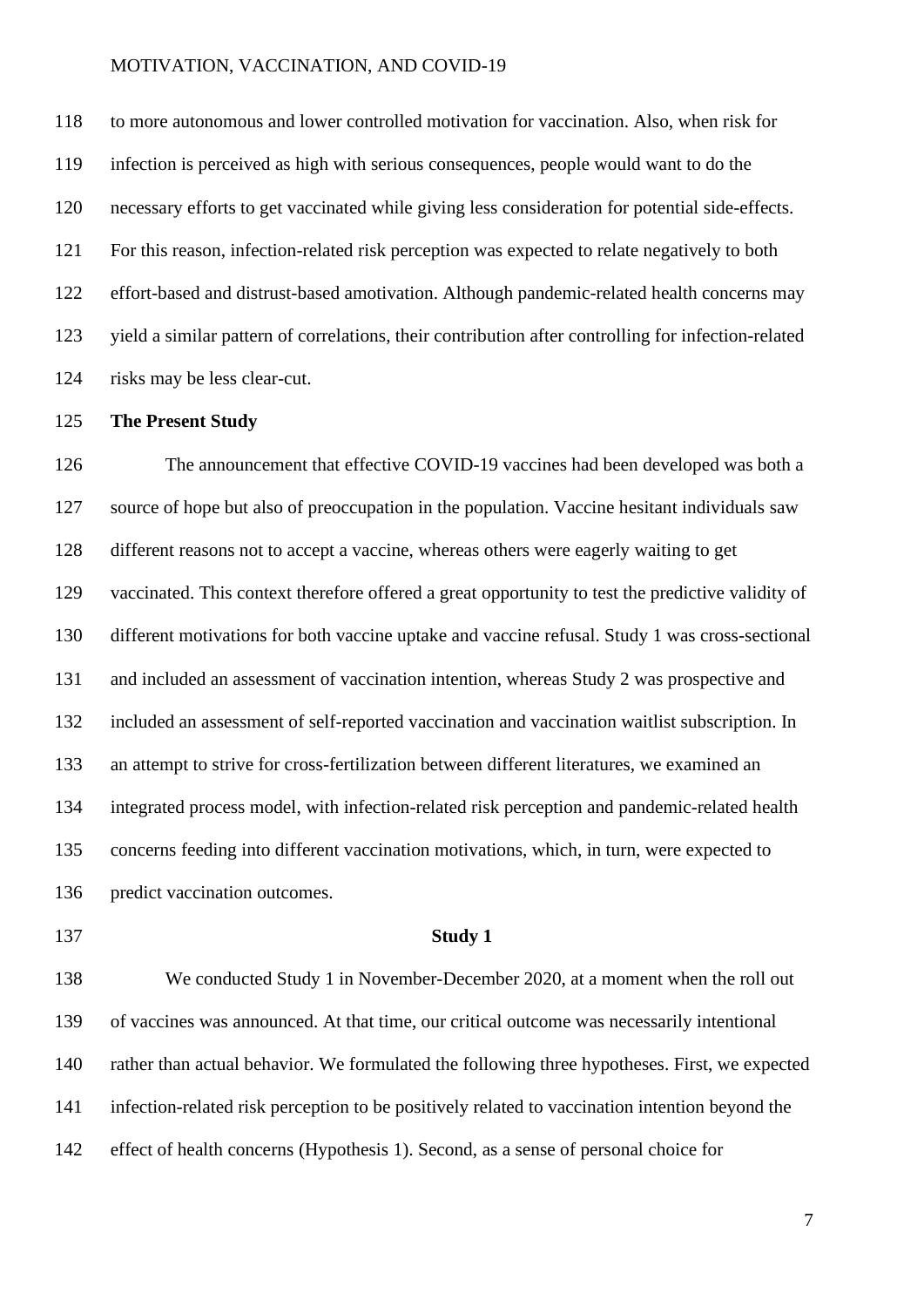vaccination is critical, we predicted that only individuals with a high level of autonomous motivation would express a greater vaccination intention than those with high controlled motivation. As for a lack of motivation, especially distrust-based amotivation and - less so - effort-based amotivation would prevent individuals from accepting the vaccine (Hypothesis 2). Third, in an integrated model, we examined whether these different motivations and the lack thereof would account for the direct association between infection-related risk perception and vaccination intention (Hypothesis 3).

**Method**

#### *Participants*

 The collected data are part of the Motivation Barometer project, a long-term, broad online study that began during the first outbreak of COVID-19 in Belgium. The data included in the present study were collected through social media from November 25 to December 19, 2020. This is a crucial period since at that time it became gradually clear that the vaccination campaign would be started in early 2021. The sample comprised 8887 non-vaccinated Belgian inhabitants. The mean age was 49.93 (*SD* = 14.58), 61% were females, 71% had a higher degree (i.e., bachelor, master, or Ph.D.), and 75% reported that they had no comorbidity factors associated with CODIV-19.

# *Measures*

 **Pandemic-related health concerns.** We assessed pandemic-related health concerns using a scale inspired by the measures for environmental safety (Chen et al., 2015). 163 Participants indicated their agreement (from  $1 =$  "Strongly disagree" to  $5 =$  "Strongly agree") to two items: "Over the past week, during the COVID-19 crisis I have been concerned about my health" and "Over the past week, during the COVID-19 crisis I have been concerned 166 about the health of my close relatives"  $(a = .66)$ .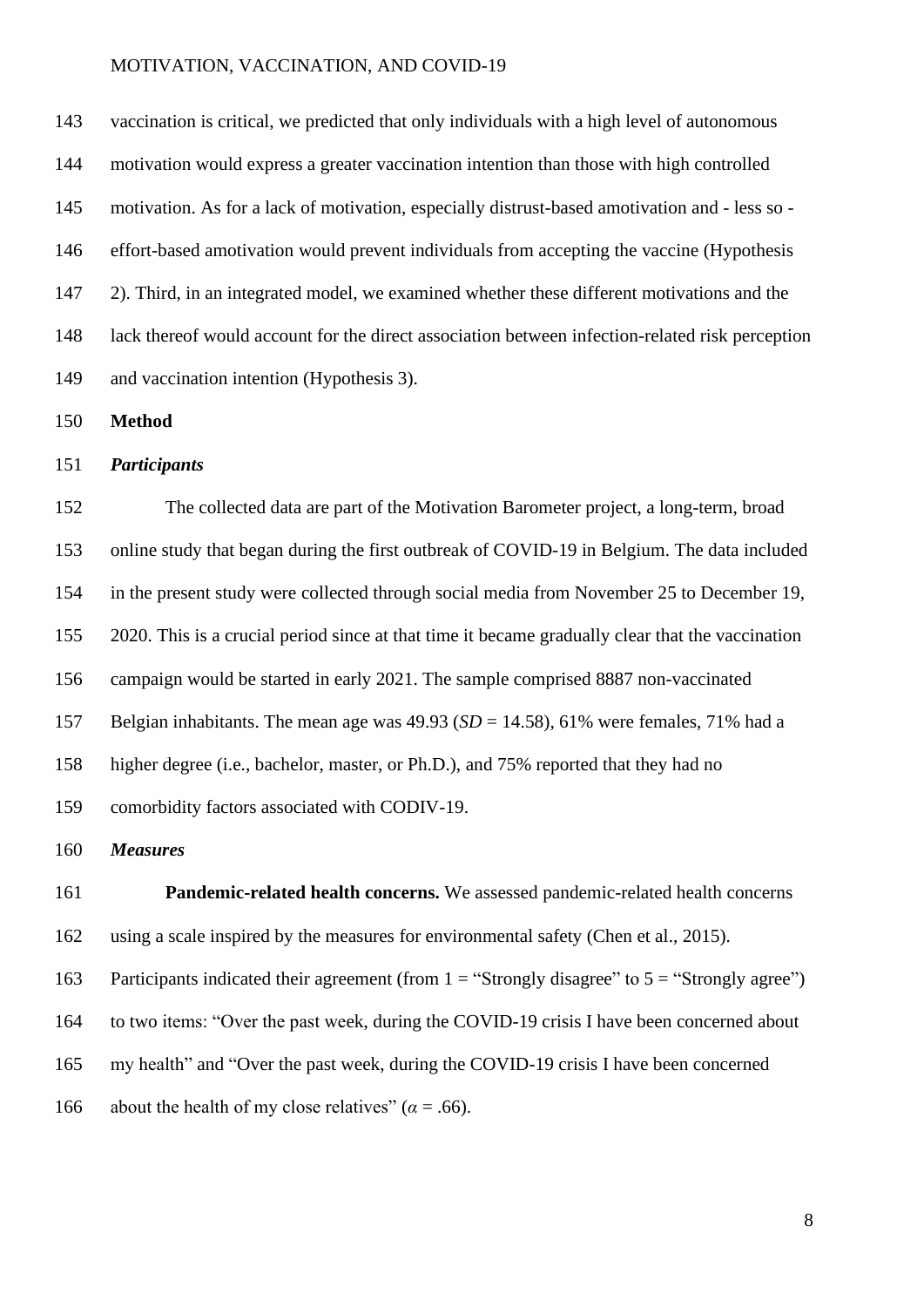| 167 | <b>Infection-related risk perception.</b> We measured perceptions related to the COVID-           |
|-----|---------------------------------------------------------------------------------------------------|
| 168 | 19 by asking participants to rate two aspects, namely the estimated risk of infection (from $1 =$ |
| 169 | "Very small" to $5 =$ "Very high") and the perceived severity of the associated consequences      |
| 170 | (from 1 = "Not at all serious" to $5 =$ "Very serious"), for themselves and for the general       |
| 171 | population, making four items in total (i.e., risk for oneself, risk for others, severity for     |
| 172 | oneself, severity for others). Similar to previous research (Wolff et al., 2019), we created two  |
| 173 | indicators of risk perception by separately multiplying the perceived odds and consequences       |
| 174 | of infection, one for themselves and one for others, and rescaled the scores to a $1-5$ range to  |
| 175 | ease interpretability ( $\alpha$ = .63).                                                          |

**Motivation to get vaccinated.** We relied on 12 items<sup>1</sup> (3 for each dimension) to capture participants' (lack of) motivations towards vaccination that were scored on a 5-point 178 scale (from 1 = "Strongly disagree" to 5 = "Strongly agree"). Autonomous motivation ( $\alpha$  = .94) assesses the extent to which one is fully convinced of the benefit and necessity of vaccination ("Getting vaccinated is consistent with my personal values", "It personally is meaningful for me to get vaccinated", "I fully concur to get vaccinated"). Controlled 182 motivation ( $\alpha = .69$ ) reflects the degree to which one feels obliged to be vaccinated ("I feel 183 pressured to get vaccinated", "I will be criticized if I don't get vaccinated"<sup>2</sup>). Distrust-based 184 amotivation  $(a = .91)$  assesses the extent to which one distrusts the secondary effects of the vaccine or its efficacy ("I am concerned about possible side effects of the vaccine", "I don't trust the vaccine", "I don't think the research on the vaccine's effectiveness is rigorous enough"). Effort-based amotivation (*α* = .79) relates to the extent to which one perceives getting vaccinated as effortful due to various practical obstacles ("The vaccine takes too much

<sup>&</sup>lt;sup>1</sup> We used a larger sample of items in the initial steps of the Motivation Barometer project. We reduced the number of items throughout the various data collections based on their construct relevance and in order to shorten the survey completion time.

<sup>&</sup>lt;sup>2</sup> The item "I feel compelled to get vaccinated" was removed to improve reliability.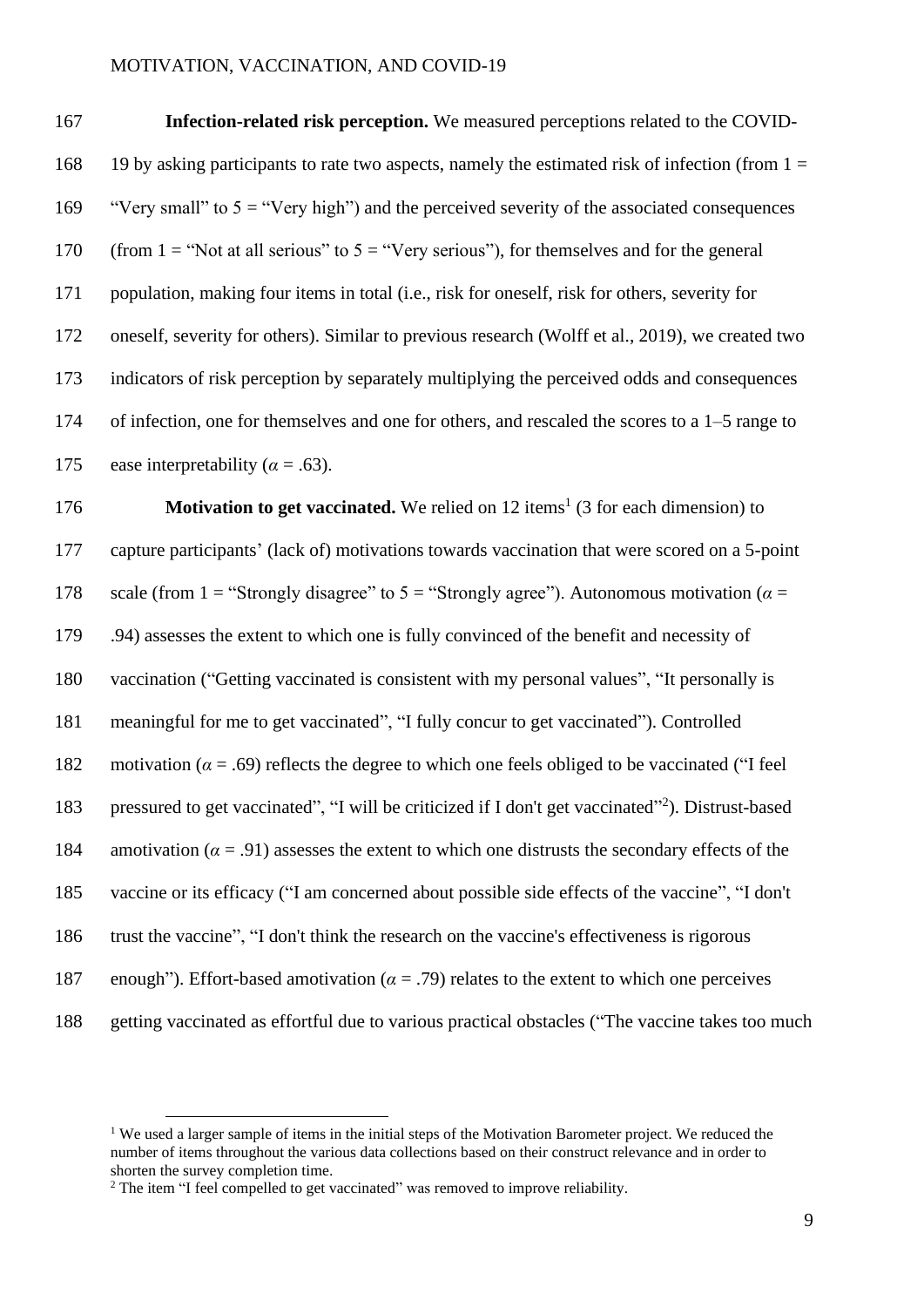effort for me", "I can't make the effort to get the vaccine", "I don't feel like I can take the necessary steps to get the vaccine").

| <b>Vaccination intention.</b> To get a sense of participants' stance on the COVID-19         |
|----------------------------------------------------------------------------------------------|
| vaccination, we used the following item "If you had the opportunity to be vaccinated against |
| COVID-19 next week, what would you decide?". The response options comprised: (1) "I          |
| would refuse without any hesitation", (2) "I probably would refuse", (3) "Doubting", (4) "I  |
| probably would accept", (5) "I would accept without any hesitation".                         |
|                                                                                              |

 **Sociodemographic variables.** We assessed participants' age, gender, education level 197 (seven levels, from  $1 = "No$  diploma" to  $7 = "Master's$  degree or more"). Participants were also asked whether they had any comorbidity factors associated with COVID-19 (i.e., respiratory disease, diabetes, arterial hypertension, immunity deficiency, or any other comorbidity factor that may put them at risk).

# *Procedure*

 The adult population (over the age of 18) living in Belgium was eligible for participation. Respondents were recruited via paid and unpaid social media advertisements (e.g., Facebook, Instagram, Twitter), by reaching different organizations and media (e.g., local newspapers), and mailing lists. Participants were told that the collected data would remain strictly anonymous and confidential. All participants provided consent. Practical information (e.g., websites, phone number, mail address) was provided in case of questions or provoked negative feelings.

# *Data Analyses*

 We conducted the data analyses using R (R Core Team, 2013). Whenever possible, we used latent constructs in our structural equation models (SEMs). We tested these models with the *lavaan* R package (Rosseel, 2012). We estimated indirect effects in mediation SEM via the Delta method (the default method used in *lavaan*). We used the following cut-off to assess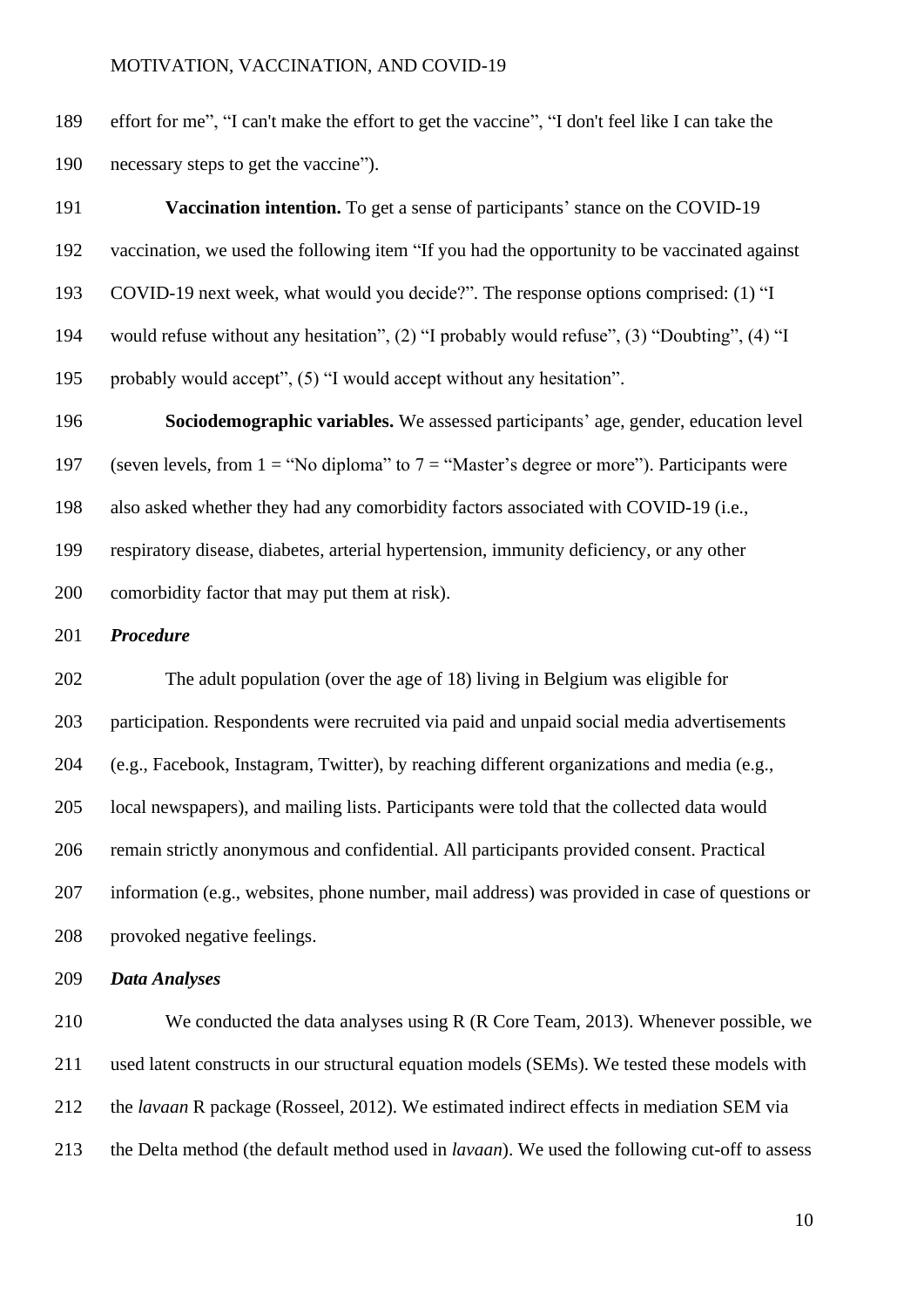- goodness of fit of our structural equation models: *RMSEA* ≤ .05, *SRMR* < .08, *CFI* > .90, and *TLI* > .90 (based on Hu & Bentler, 1999; see also Marsh et al., 2004).
- **Results**

# *Preliminary Analyses*

 Table 1 shows the descriptive statistics and bivariate Pearson-correlations of the control variables and the variables of interest. Concerning the control variables, age was positively associated with COVID-19 vaccination intention, pandemic-related health concerns, infection-related risk perception, and autonomous motivation, but negatively with controlled motivation, distrust-based amotivation, and effort-based amotivation. A higher level of education was positively related to vaccination intention, autonomous and controlled motivation, but negatively to pandemic-related health concerns, infection-related perceived risks, distrust-based amotivation, and effort-based amotivation. Differences between the variables of interest as a function of gender and comorbidity are available in the supplementary materials (Table 1S).

 Because of these associations between the control variables and constructs of interest, we tested our structural equation model (SEM) with and without these control variables. The inclusion of the control variables in the model did not change the conclusions. Therefore, for the sake of parsimony, the results presented in the next sections leave out the control variables.

 Turning to the variable of interest, the outcome variable 'vaccination intention' was positively related to concerns, perceived risks and autonomous motivation, but negatively to controlled motivation, distrust-based amotivation, and effort-based amotivation. Concerns and perceived risks were positively correlated, and both were positively associated with autonomous motivation, but negatively with the other motivations. Autonomous motivation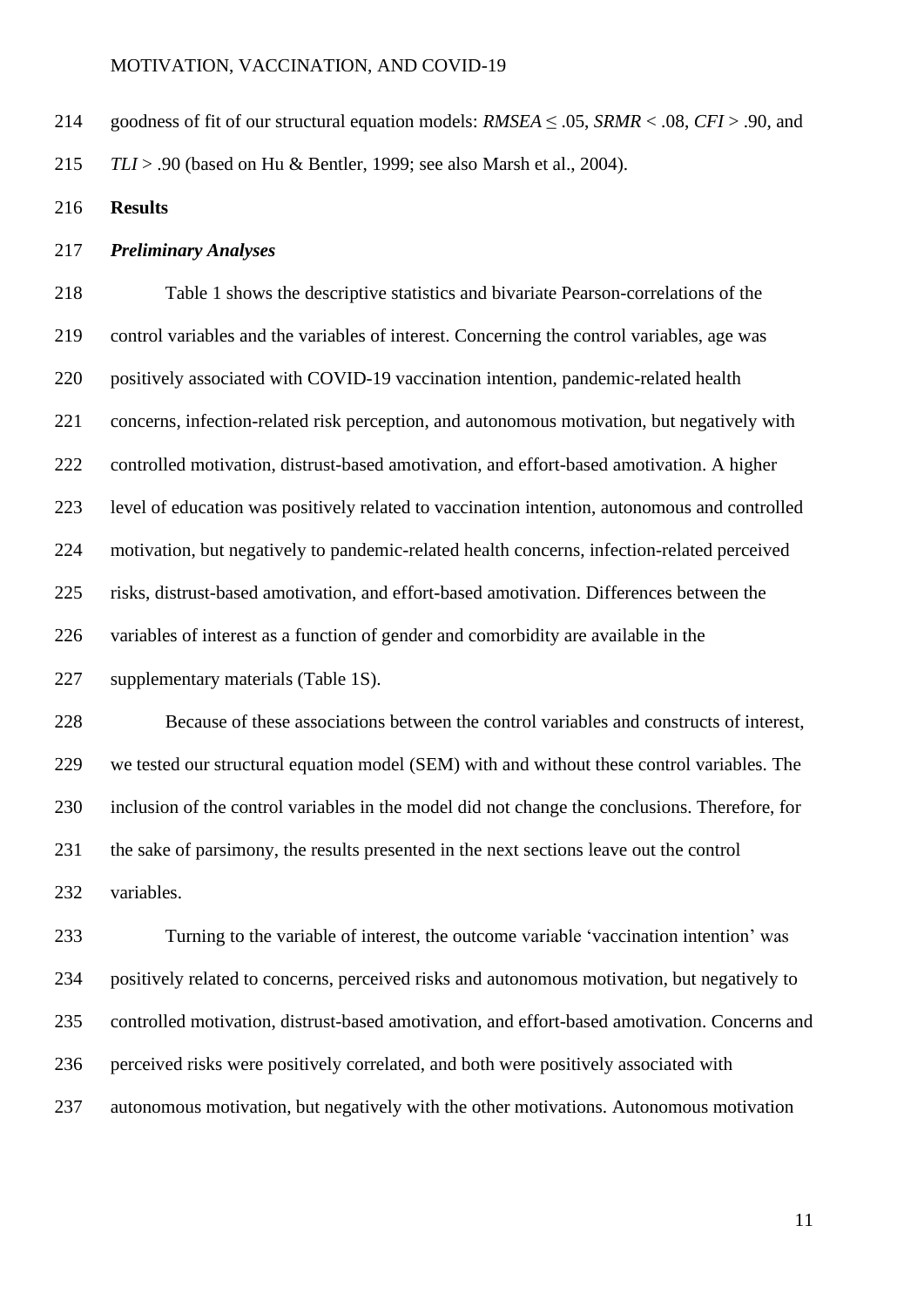| 238 | was negatively related to controlled motivation, distrust-based amotivation, and effort-based      |
|-----|----------------------------------------------------------------------------------------------------|
| 239 | amotivation, whereas the latter were all positively associated with each other.                    |
| 240 | [Table 1 here]                                                                                     |
| 241 | <b>Measurement Models</b>                                                                          |
| 242 | We performed several nested confirmatory factor analyses (CFA) with our variables of               |
| 243 | interest and compared the fit indices of a seven-factor model, i.e., the one that specifies a      |
| 244 | single factor for each of our constructs of interest, to six-, five-, four-, or one-factor models. |
| 245 | The seven-factor model provided the best fit to the data and overall good fit indices (see         |
| 246 | Table 2S). All standardized loadings were larger than .40, and no cross-loadings or within-        |
| 247 | factor error correlations had to be tolerated.                                                     |
| 248 | <b>Integrated Model</b>                                                                            |
| 249 | In a structural equation model presented in Figure 1, we assessed the joint contribution           |
| 250 | of pandemic-related health concerns and infection-related risk perception on vaccination           |
| 251 | intention through vaccination motivations using latent variables. The model provided good fit      |
| 252 | statistics.                                                                                        |
| 253 | [Figure 1 here]                                                                                    |
| 254 | In the first step, we assessed the total contribution of pandemic-related health concerns          |
| 255 | and infection-related risk perception on vaccination intention without taking into account         |
| 256 | motivations to get vaccinated. As can be seen, the total contribution of concerns did not reach    |
| 257 | significance $(cl)$ when controlling for infection-related risk perception, despite the            |
| 258 | aforementioned positive correlation between pandemic-related health concerns and                   |
| 259 | vaccination intention. In contrast, there was a significant and positive total contribution of     |
| 260 | infection-related risk perception $(c_2)$ on vaccination intention when controlling for pandemic-  |
| 261 | related health concerns.                                                                           |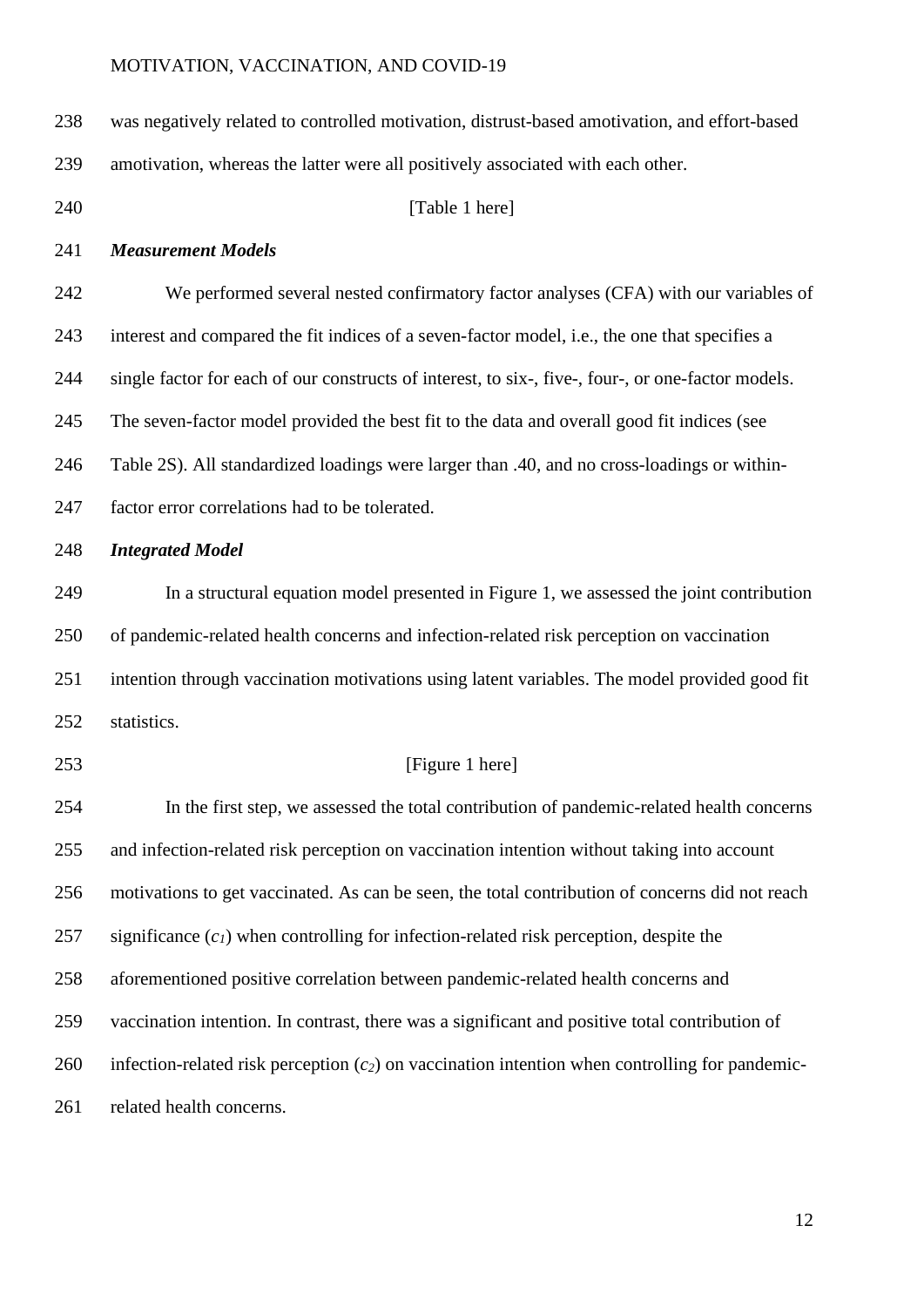In the second step, we examined the contribution of concerns and infection-related risk perception on the motivations to get vaccinated. Mirroring the findings observed for vaccination intention, when controlling for infection-related risk perception, the contribution of health concerns on all four motivations deviated from what the correlation table shows (Table 1). Pandemic-related health concerns were positively related to autonomous motivation (*a11*), but also with controlled motivation (*a12*), distrust-based amotivation (*a12*), and effort-based amotivation (*a12*) (despite their negative relation at the correlational level). In other words, the relations between pandemic-related health concerns and motivations appear to change direction when controlling for infection-related risk perception. As for the relation of infection-related risk perception with motivations when controlling for pandemic-related health concerns, there was a significant positive contribution of infection-related risk perception on autonomous motivation (*a21*), and a significant negative contribution on controlled motivation (*a12*), distrust-based amotivation (*a12*), and effort-based amotivation  $(a_{12})$ .

 In the third step, we examined the contribution of pandemic-related health concerns and infection-related risk perception on vaccination intention while controlling for 278 motivations to be vaccinated. Regarding the mediators, autonomous motivation  $(b<sub>1</sub>)$  had a significant positive contribution on vaccination intention while controlling for the other motivations as well as for pandemic-related health concerns and infection-related risk perception, whereas distrust-based amotivation had a significant negative contribution to 282 vaccination intention  $(b_3)$ . Both controlled motivation  $(b_2)$  and effort-based amotivation  $(b_4)$  had a positive, although negligible effect on vaccination intention. Importantly, the direct contribution of infection-related risk perception (*c'2*) on vaccination intention while controlling for pandemic-related health concerns and the mediators was non-significant. As 286 for pandemic-related health concerns, its direct contribution  $(c')$  on vaccination intention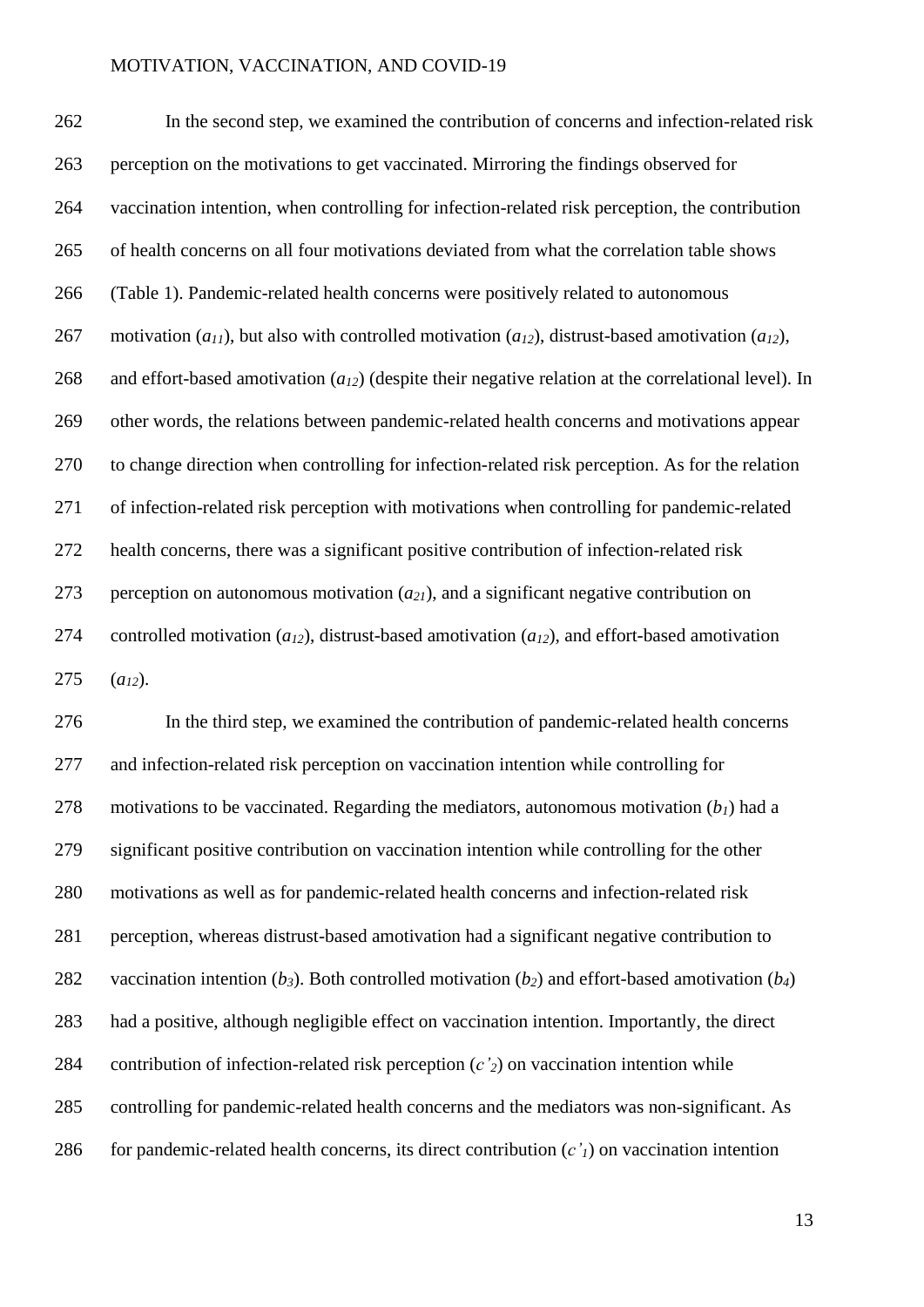remained non-significant when controlling for infection-related risk perception and the four motivational mediators. Finally, in line with expectations, motivations fully mediated the contribution of infection-related risk perception on vaccination intention while controlling for 290 pandemic-related health concerns. Indeed, the indirect contribution  $(a_2 \times b)$  was positive and significant while the direct effect proved non-significant (*c'2*) when controlling for the mediators. More specifically, the mediation took mostly place through the autonomous 293 motivation ( $a_1 \times b_1$ ) and distrust-based amotivation ( $a_3 \times b_3$ ).

#### **Brief Discussion**

 This large-scale cross-sectional study delivers three important insights with respect to the motivational factors underlying people's positive attitude towards vaccination intention, thereby confirming our three key hypotheses. First, although people's pandemic-related health concerns and infection-related risk perception go largely hand in hand, only infection- related risk perception related to vaccination intention. Second, the use of a differentiated approach towards individuals' vaccination motivation and lack thereof is fruitful as only autonomous (and not controlled) motivation and only distrust-based amotivation (and not effort-based amotivation) yield, respectively, a positive and negative relation to vaccination intention. Third, the positive contribution of infection-related risk perception to vaccination intention can be accounted for by distrust-based amotivation and autonomous motivation, implying that individuals who perceive a higher risk to be infected perceive vaccination as more valuable and are less distrusting towards the vaccine, which, in turn, relate to more favorable attitudes towards vaccination.

#### **Study 2**

 Although the findings of Study 1 are informative, the cross-sectional nature of the study assessing self-reported intention entails clear limitations. Study 2 aimed to overcome these shortcomings by using a longitudinal design and examining whether the different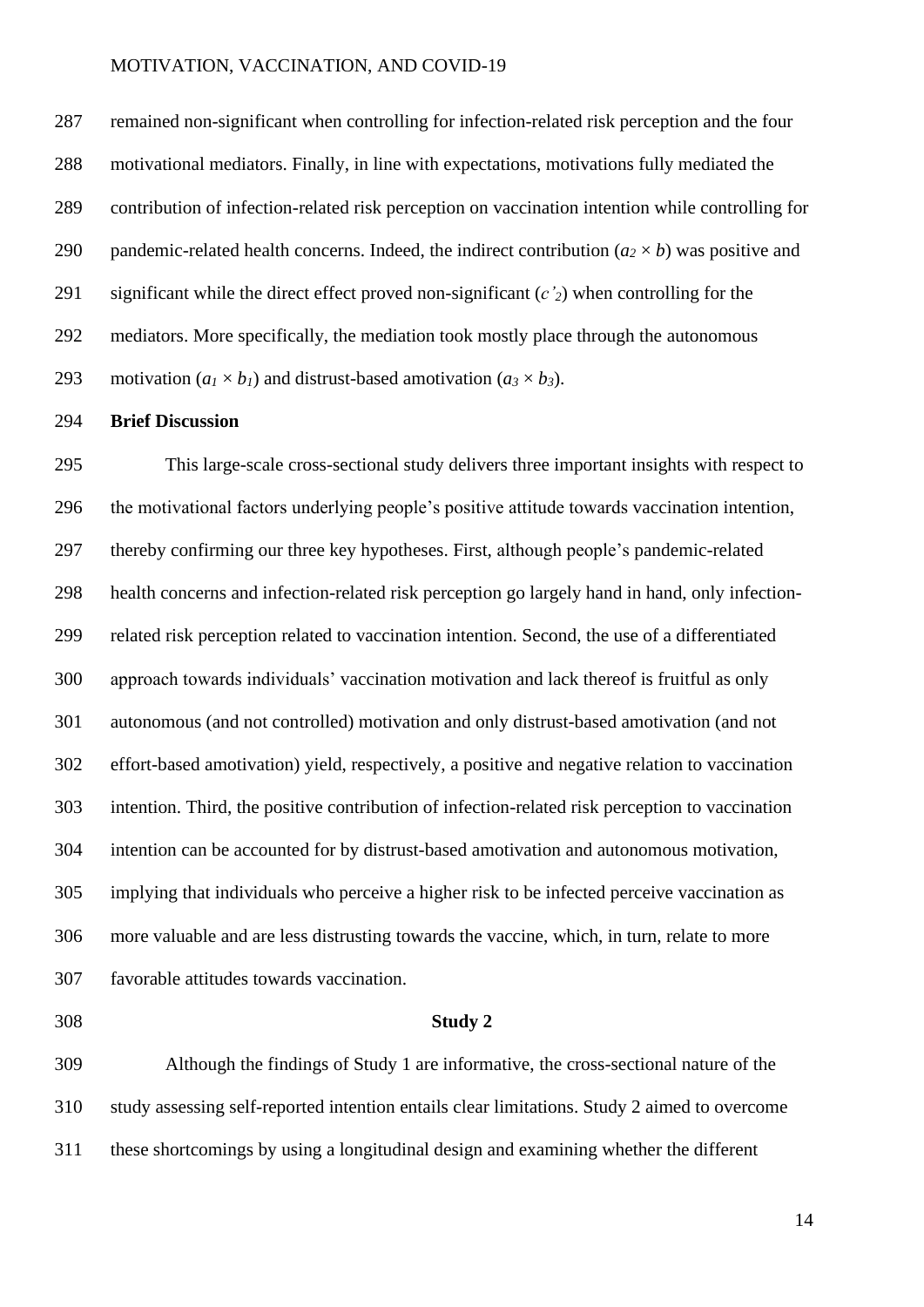motivations predict individuals' self-reported behavior and not just their initial vaccination intentions. We assessed two types of behavior. In the first set of analyses, among individuals who received an invitation to be vaccinated, we contrasted those who accepted the invitation and were vaccinated with those who refused the invitation. Secondly, among individuals who did not get an invitation letter yet, we contrasted those who had subscribed to a vaccination waitlist named 'Qvax' with those who did not do the effort to put themselves on the list. We tested the same set of three hypotheses as in Study 1, this time examining whether individuals' initial vaccination motivations or the lack thereof would relate to their actual vaccination status several months later.

**Method**

#### *Participants*

 The data collected in this study were again part of the Motivation Barometer and 324 included two measurement points: December the  $20^{th}$   $2020$  to January 31<sup>st</sup>, 2021 (T1) and May 21 until May 31, 2021 (T2). The timeframe for T1 was determined as not to overlap with Study 1 and corresponds to a period when vaccination was only available for selected persons (e.g., old and/or ill people). The timeframe for T2 was a critical period in which vaccination rate was increasing and waitlist subscription for vaccination were available.

 At T1, 46592 participants completed the Motivation Barometer questionnaire, from which 14655 participants were contacted (31.45%) and 6996 participants (15.01%) took part 331 in the follow-up questionnaire ( $M_{\text{age}} = 54.3$ ,  $SD_{\text{age}} = 13.7$ , 63% females). From this sample, 65.7% reported to have no comorbidity factors considered relevant for COVID-19 and 71.1% had a higher education degree (i.e., bachelor, master, or Ph.D.). At T2, 4828 (69%) participants had received at least one dose of the vaccine. From the sample of non-vaccinated participants (*n* = 2168; 31%), 974 participants (45%) had received an invitation for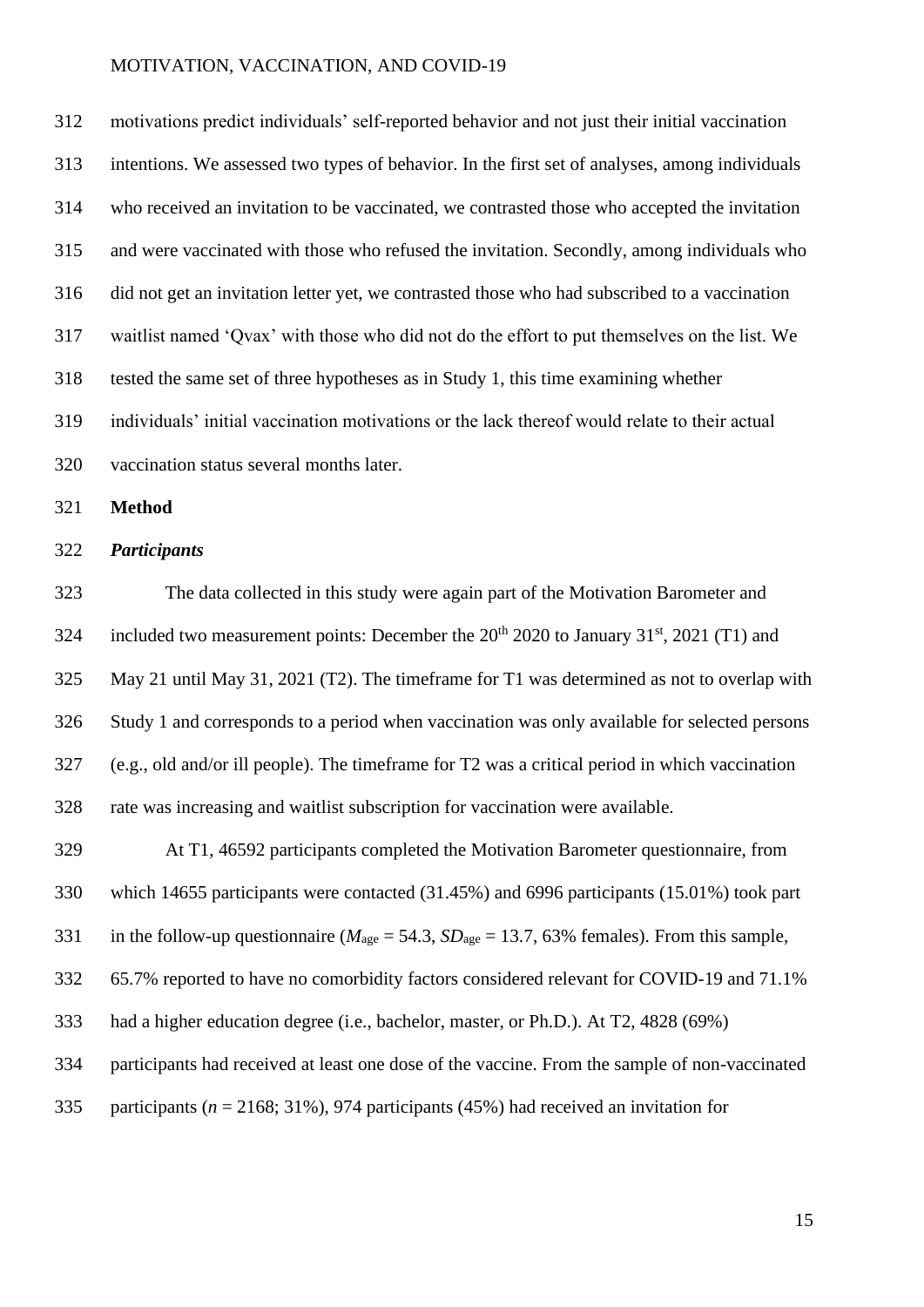vaccination. Of those who did not receive an invitation yet (*n* = 1194; 55%), 641 participants were registered on a waitlist (54%).

*Measures*

 **Pandemic-related health concerns.** We assessed pandemic-related health concerns 340  $(\alpha = .67)$  using the same scale as in Study 1.

 **Infection-related risk perception.** We used the same four items as in Study 1 to 342 assess this construct  $(\alpha = .71)$ .

 **Motivation to get vaccinated.** We measured four types of motivation using the same items as in previous study. All four types of motivation provided an acceptable level of 345 reliability: autonomous motivation ( $\alpha = .91$ ), controlled motivation ( $\alpha = .74$ ), distrust-based 346 amotivation ( $\alpha$  = .90) and effort-based amotivation ( $\alpha$  = .78)

 **Self-reported vaccination behavior.** Participants indicated whether they were already vaccinated or not (at least with one dose). Those who were not yet vaccinated received an item assessing whether they already received an invitation to be vaccinated. Already invited participants were asked what they had done/were planning to do with the invitation, using a response scale going from (1) 'I have refused without any hesitation (or will do so again)', (2) 'I have refused (or will do so in the future)', (3) 'I am still in doubt', (4) 'I have accepted (or will accept)' and (5) 'I have accepted (or will accept) without hesitation'*.* A binary outcome was created labeled *vaccination uptake*, which contrasted individuals who were either 355 vaccinated ( $N = 4828$ ) or indicated that they had accepted the invitation for vaccination ( $N =$ 356 680) with those who refused or were still in doubt of accepting the vaccination invitation  $(N =$ 294).

 Participants who were not invited yet (*N* = 1194) received the same item regarding vaccination intention as used in Study 1, with the response scale going from 1 = "I would refuse without any hesitation" to 5 = "I would accept without any hesitation"*.* These as-yet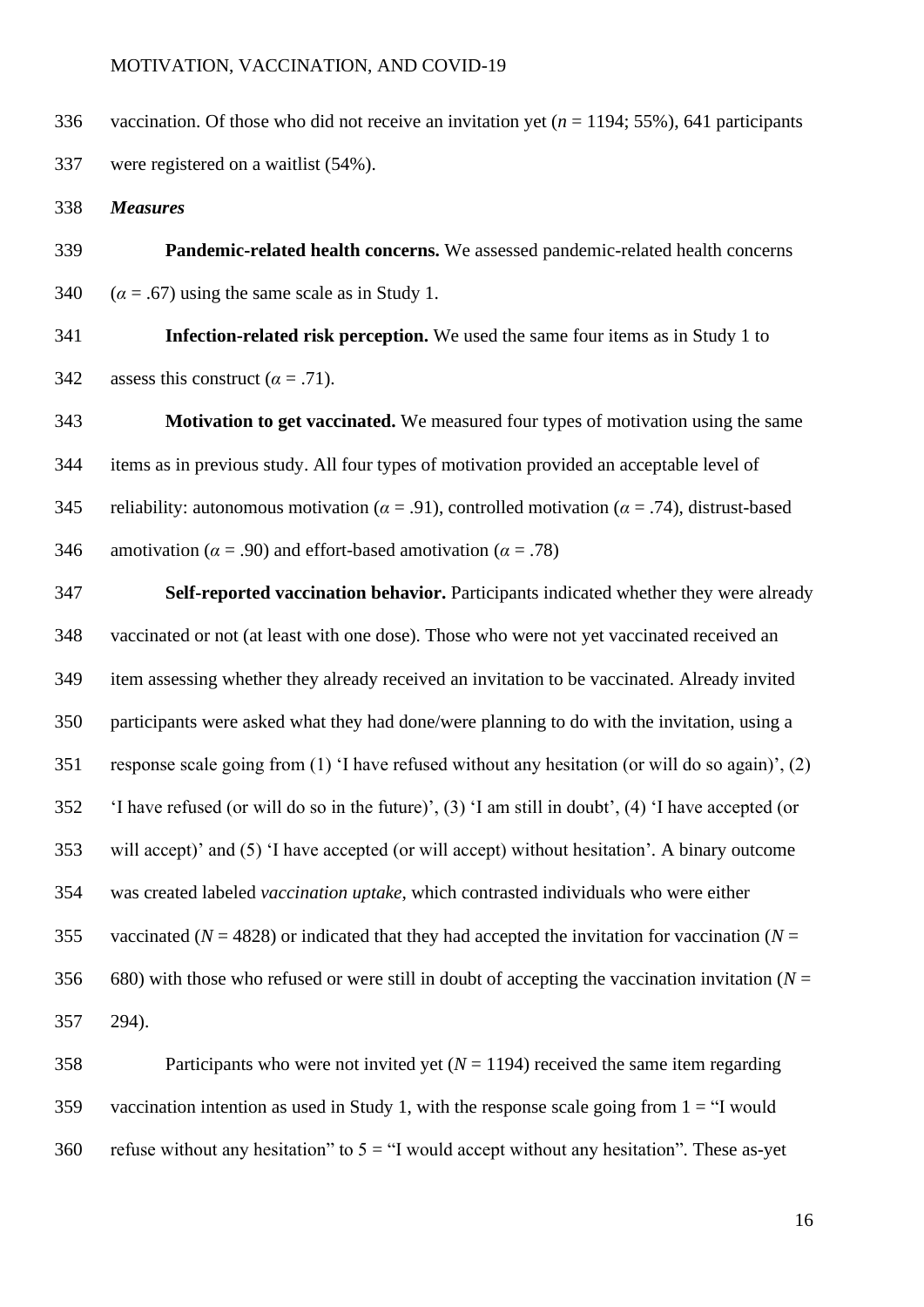uninvited participants were then asked to indicate whether they had already subscribed to the waitlist (i.e., "yes" / "no", with *N*s being, respectively, 641 and 551). This measure is referred to as *waitlist subscription.* For the sake of clarity, this structure has been plotted in a decision tree along with relevant sample sizes (see Figure 1S in the supplementary materials).

 **Demographic variables.** Demographic variables were identical to the ones in Study 1.

#### *Procedure*

 Participants who had taken part in the study at T1 and who had provided a valid email address to participate in follow-up studies were invited to take part in a longitudinal study using a personalized link. We sent a reminder email less than a week later. In addition to the same ethical guidelines as in Study 1, participants learned that the new data would be combined with their data of the first questionnaire. All participants provided consent. Again, we provided relevant practical information and contact information in case of questions or provoked negative feelings. Data analyses were performed using R (R Core Team, 2013), with a comparable procedure for the mediation SEM as Study 1.

**Results** 

#### *Preliminary Analyses*

 We performed the analyses on two subsamples, respectively one with participants who 379 received an invitation (Sample 1;  $n_1 = 5802$ , including those who were already vaccinated) 380 and one comprising participants who did not receive an invitation yet (Sample 2;  $n_2 = 1194$ ). Comparisons in terms of sociodemographics show that Sample 1 includes significantly less 382 women (62% versus 69%;  $\chi^2(1) = 24.81$ ,  $p < .001$ ), people with higher education (*M*<sub>sample1</sub> = 383 2.05 versus  $M_{sample2} = 2.24$ ;  $t(2139.7) = -7.35$ ,  $p < .001$ ), people without comorbidity (41%) 384 versus 7%;  $\chi^2(1) = 581.1$ ,  $p < .001$ ) and younger participants ( $M_{sample1} = 57.26$  versus  $M_{sample2}$  $385 = 36.34$ ;  $t(5202.9) = 35.64$ ,  $p < .001$ ). Differences between the variables of interest as a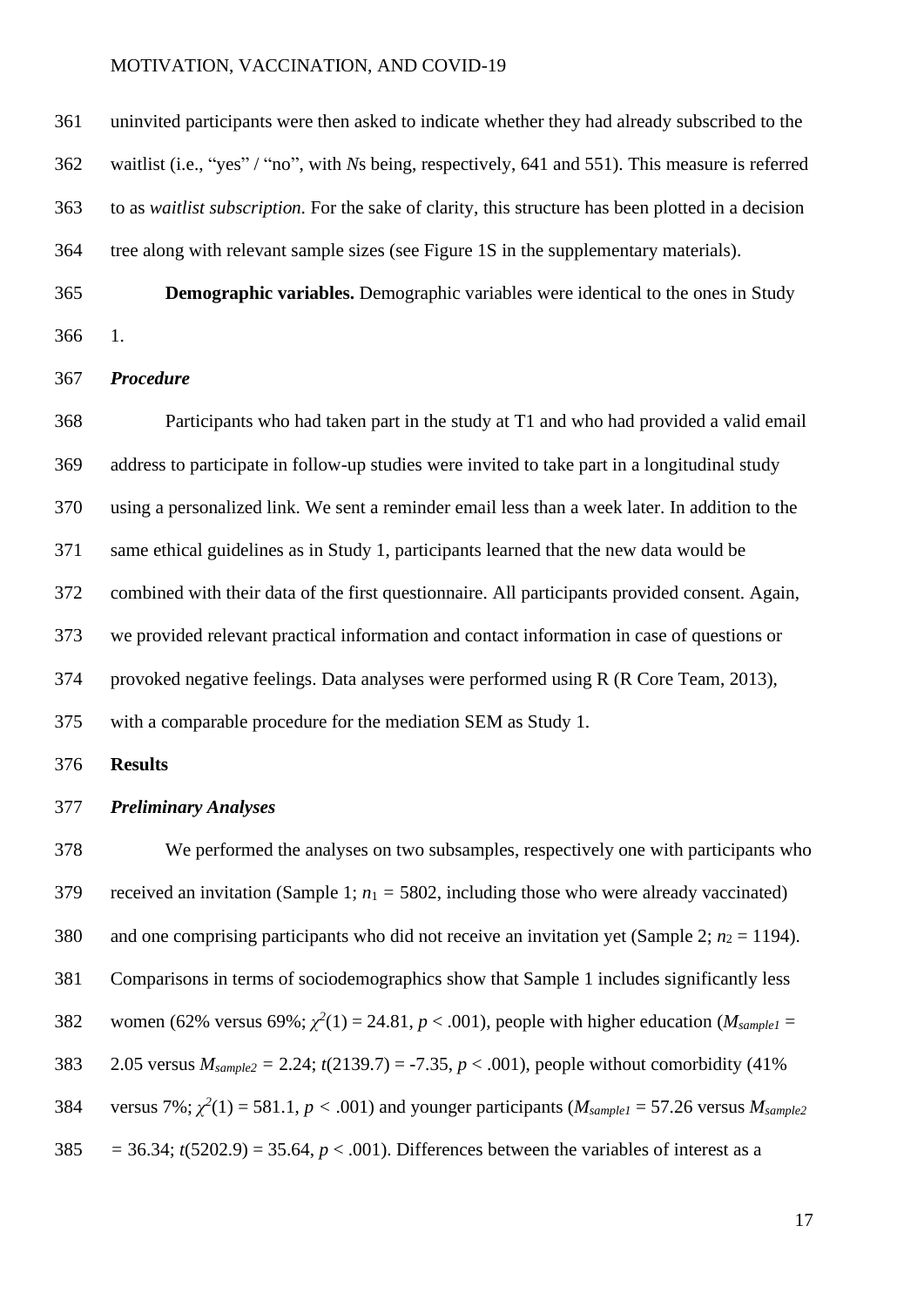function of gender and comorbidity are available in the supplementary materials (Table 3S and 4S).

 Table 2 shows the descriptive statistics and correlations for both samples. In both samples, age was associated with more perceived infection-related risk and less controlled motivation. In Sample 1, older people reported more autonomous motivation and less distrust- based amotivation, whereas these correlations occurred in the opposite direction in Sample 2. Participants' education level in both samples was negatively associated with infection-related risk perception. Additionally, in Sample 1, education level was negatively associated with pandemic-related health concerns and distrust-based amotivation, while being positively associated with autonomous and controlled motivation. Sample 2 showed one additional positive correlation between education level and effort-based amotivation.

# **[Table 2 here]**

 As Table 2 reveals, vaccination behavior (i.e., vaccination uptake in Sample 1 and waitlist subscription in Sample 2) was positively related to participants' levels of pandemic- related health concerns (only in Sample 1), infection-related risk perception, and autonomous motivation, such that higher scores on these variables at Time 1 predicted positively individuals' vaccination uptake at Time 2 in both samples. In contrast, higher scores on controlled motivation, distrust-based amotivation, or effort-based amotivation were negatively related to vaccination behavior. Also in both samples, infection-related risk perception was positively associated with autonomous motivation, while being negatively related to controlled motivation. In Sample 1, infection-related risk perception was additionally negatively correlated with distrust-based and effort-based amotivation. In both samples, all types of motivation were strongly associated, showing a comparable pattern to the one observed in Study 1.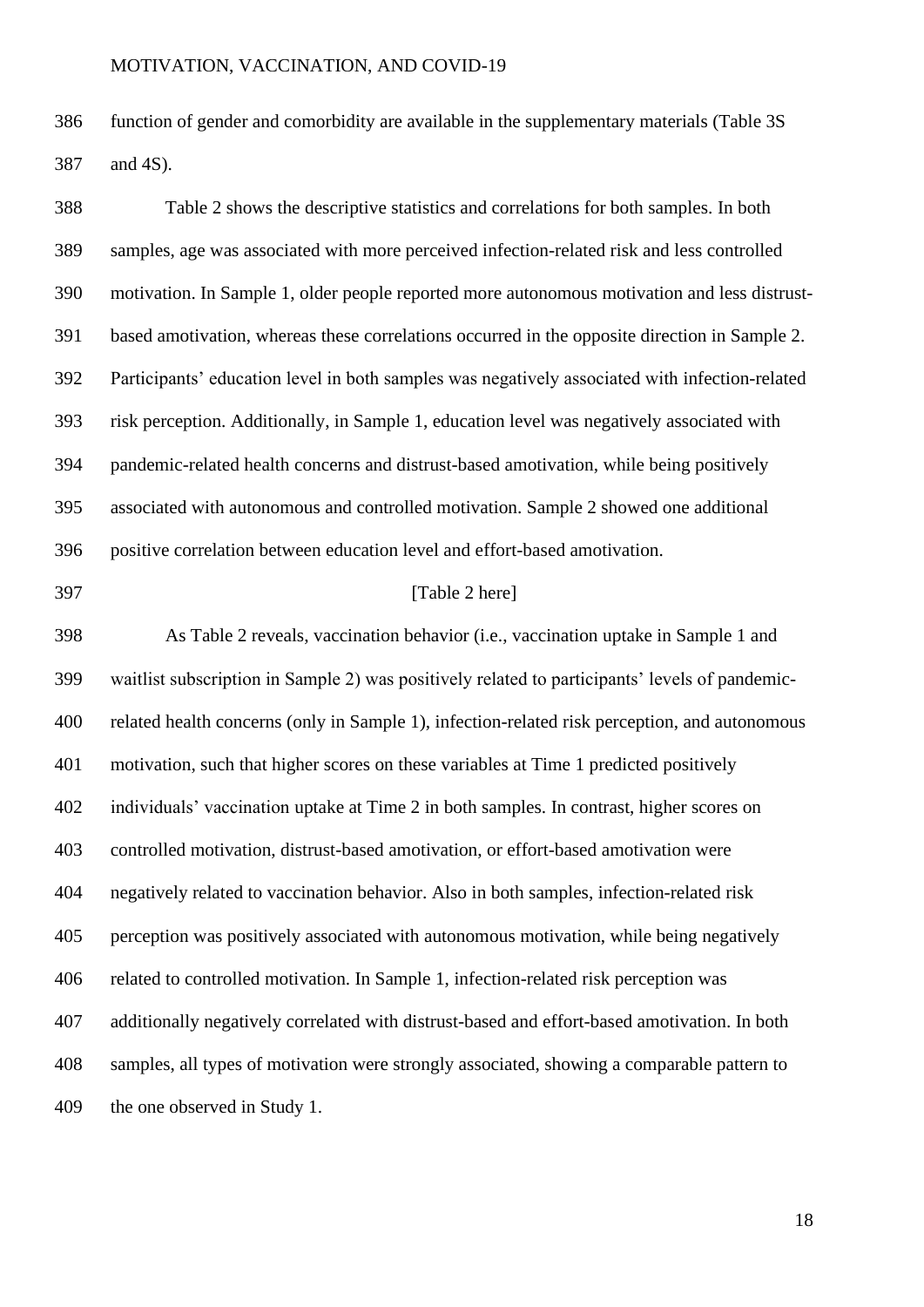# *Integrated Model*

| 411 | We assessed two SEM models in order to examine the mediating role of vaccination                           |
|-----|------------------------------------------------------------------------------------------------------------|
| 412 | motivations on the associations between pandemic-related health concerns and infection-                    |
| 413 | related risk perception at Time 1 and participants' vaccination uptake (Sample 1) and waitlist             |
| 414 | subscription (Sample 2) at Time 2. The six-factor measurement model (similar to Study 1)                   |
| 415 | was good for Sample 1 ( $\chi^2$ = 385, $df$ = 89, CFI = .978, TLI = .970, RMSEA = .046, SRMR =            |
| 416 | .044) and acceptable for Sample 2 ( $\chi^2$ = 274, $df$ = 89, CFI = .963, TLI = .950, RMSEA =             |
| 417 | .062, $SRMR = .063$ ). For the sake of parsimony, we did not include covariates because doing              |
| 418 | so did not result in marked changes in the contribution of the motivational factors to the                 |
| 419 | model. Figure 2 and Figure 3 show the two models, respectively. Both models demonstrated                   |
| 420 | good statistical fit.                                                                                      |
| 421 | [Figure 2 here]                                                                                            |
| 422 | [Figure 3 here]                                                                                            |
| 423 | We first tested the total effects, with a significant positive association only for                        |
| 424 | infection-related risk perception $(c_2)$ with vaccination uptake but not for waitlist subscription.       |
| 425 | No total effects emerged for pandemic-related health concerns in both samples $(c_1)$ . In the             |
| 426 | second step, infection-related risk perception and pandemic-related health concerns were                   |
| 427 | included as predictors of the motivation types, showing significant associations between                   |
| 428 | infection-related risk perception and all types of motivation $(a_{21} - a_{24})$ , while pandemic-        |
| 429 | related health concerns were significantly associated only with controlled motivation $(a_{12})$ in        |
| 430 | Sample 1. Accounting for all types of motivation, infection-related risk perception, and                   |
| 431 | pandemic-related health concerns as predictors of the outcomes, autonomous motivation                      |
| 432 | appeared a systematic positive predictor of both behavioral outcomes $(b1)$ , while neither                |
| 433 | distrust-based ( $b_3$ ) nor effort-based amotivation ( $b_4$ ) yielded any predictive validity for either |
| 434 | vaccination uptake (Figure 2) or waitlist subscription (Figure 3) at Time 2 beyond the other               |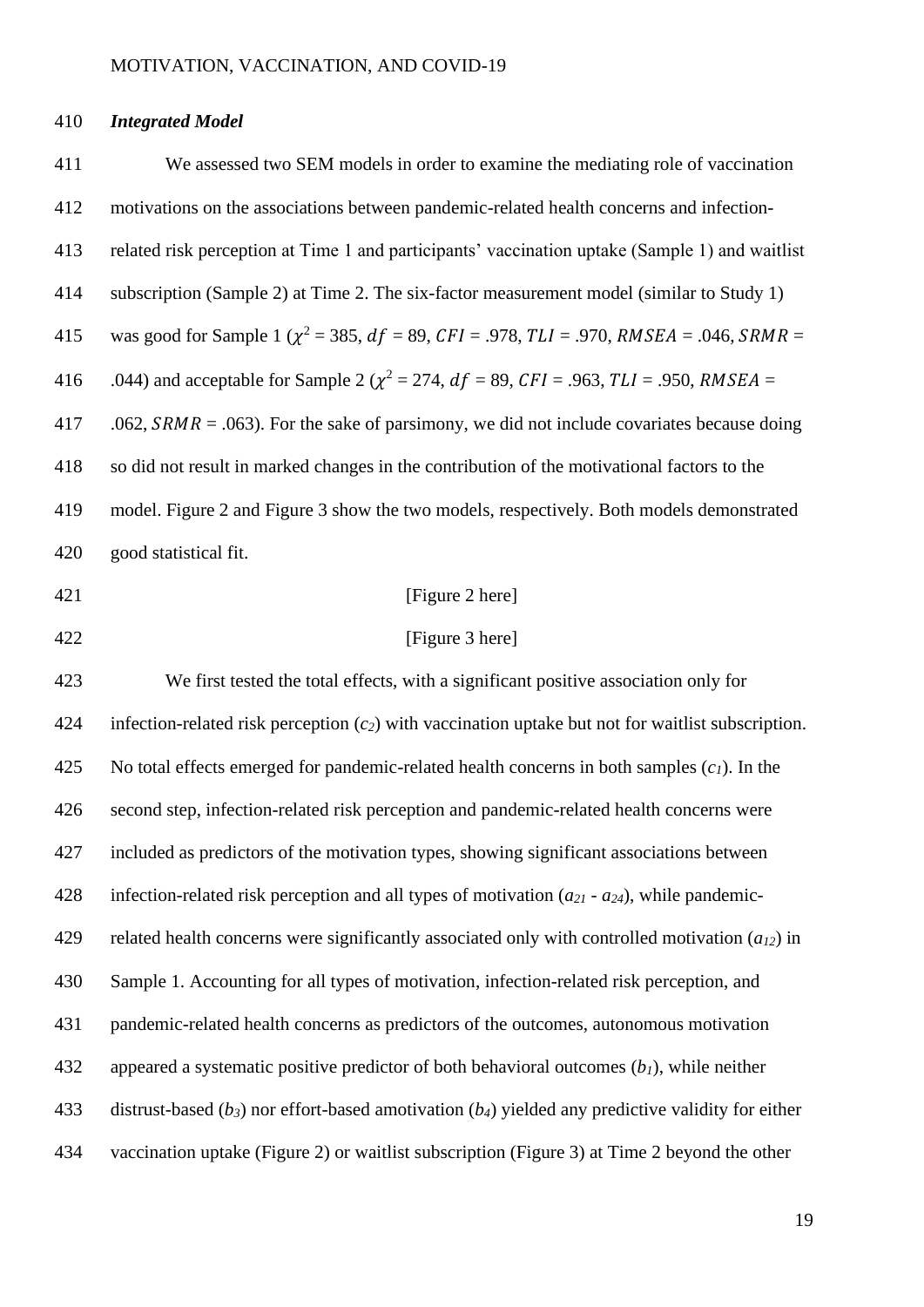two motivations. As for controlled motivation, significant but small positive contribution emerged in the prediction of vaccine uptake (*b2*) emerged in Figure 2. In a final step, our mediation analyses showed that, for vaccination uptake, the contribution of infection-related 438 risk perception through motivations to get vaccinated was fully mediated  $(a_2 \times b)$  and the 439 indirect effect did reach significance in the case of pandemic-related health concerns  $(a_1 \times b)$  despite the absence of a significant total effect (*c1*). Turning to waitlist subscriptions, the total effects suggested that no mediation effects could be tested.

#### **Brief Discussion**

 The findings of Study 2 largely confirm those obtained in Study 1, with a few exceptions. First and as in Study 1, infection-related risk perception related positively to people's vaccination uptake several months later but appeared unrelated to their decision to subscribe to a waitlist to get vaccinated earlier in case vaccines would become available. Second, also similar to Study 1, autonomous motivation emerged as a critical predictor, this time positively relating to both behaviors. The finding that autonomous motivation predicted waitlist subscription is remarkable as only a homogeneous group of convinced individuals answered this question. Yet, even with this subgroup, the differences in autonomous motivation did have predictive validity. Different from Study 1, though, distrust-based amotivation did not predict self-reported behavior over time, while controlled motivation yielded a small positive contribution to vaccination uptake. Third, an integrated model test revealed that infection-related risk perception related positively to both self-reported behavioral outcomes through autonomous motivation, a finding also observed in Study 1.

#### **General Discussion**

 The present cross-sectional and longitudinal studies provide a valuable insight into the motivational factors underlying individuals' vaccination intention and acceptance. Drawing upon the self-determination and vaccination literature, we sought to examine the specific role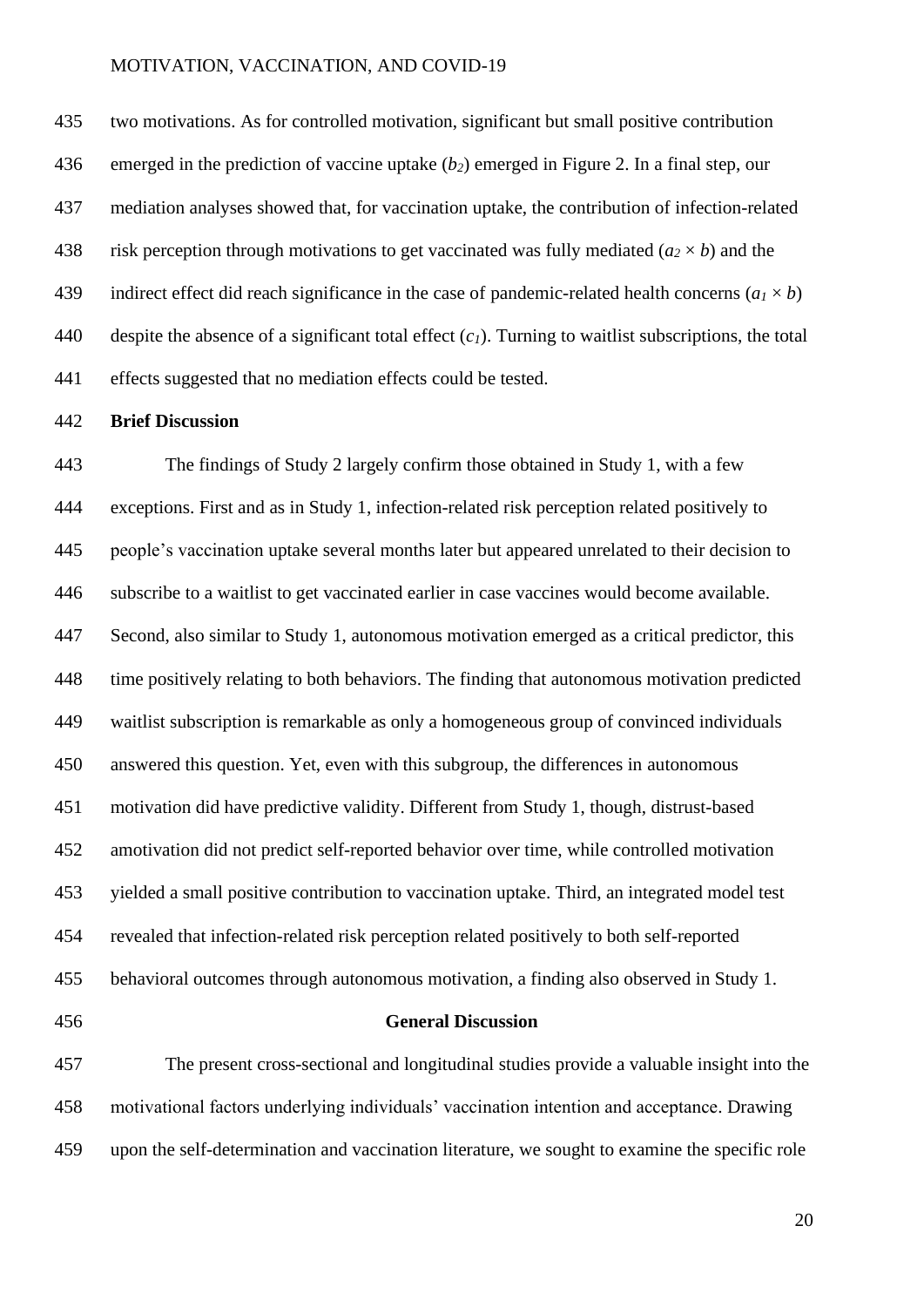of different motivations and psychological obstacles for vaccination among two large groups of Belgian citizens. Three key findings stand out.

 First, infection-related risk perception is a critical predictor of people's vaccination intentions and acceptance whereas pandemic-related health concerns are not. That is, despite the positive association between these two aspects, only infection-related risk perception, a variable reflecting the estimation of the probability and the severity of a future COVID-19 infection for oneself and others, matters when controlling for their shared variance. In contrast, pandemic-related health concerns during the past week assesses tendencies to worry and repetitively think about their consequences of infection for one's own and other's health. Recent Covid-related studies show that the latter types of concerns and worries have more impact on mental health and are moderated by individual differences in health anxiety, intolerance for uncertainty, media exposure and their interactions (Sauer et al., 2020; Schmidt et al., 2021). Thus, the present findings converge with other work showing that infection- related risk perception is positively associated with future COVID-19 vaccination intentions (Allington et al., 2021; Caserotti et al., 2021; Detoc et al., 2020; Reiter et al., 2020; Shmueli, 2021), whereas retrospective pandemic-related health concerns may be more critical for individuals' mental health and well-being rather than for their motivation to take action. Second, the findings clearly indicate that not all types of motivation to get vaccinated are created equal. The more people see the necessity and benefit of vaccination and concur with its importance (autonomous motivation), the more they express stronger intentions to be vaccinated (Study 1), and the more they are also likely to accept the vaccine (vaccination uptake) or even take pro-active action to subscribe to a waitlist to get vaccinated earlier in time (vaccination subscription) (Study 2). In contrast, being externally pressured to be vaccinated (controlled motivation) failed to yield similar benefits. Although controlled motivation yielded a small positive contribution to vaccine uptake in the integrated model, it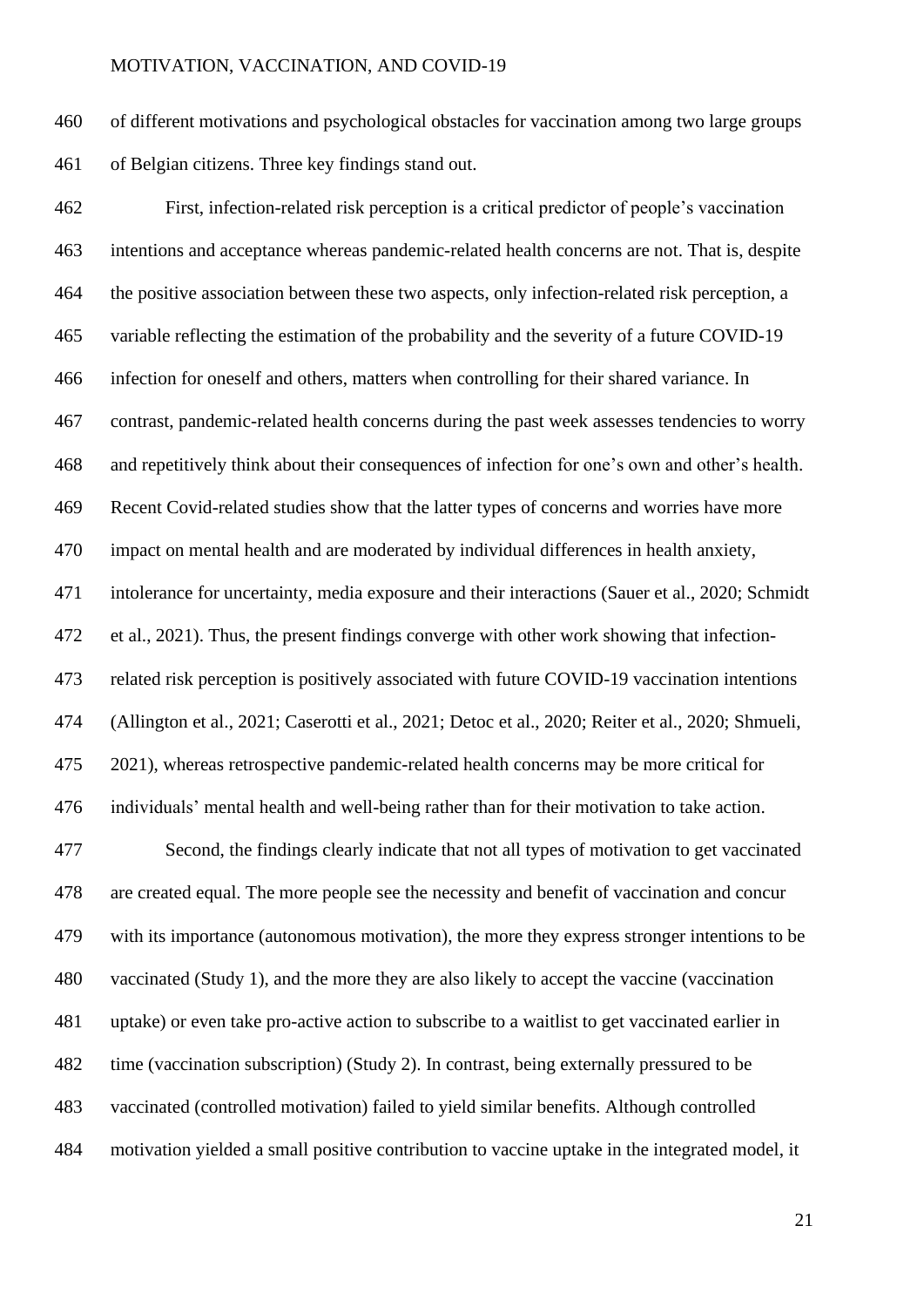should be noted that it was negatively related to vaccination uptake at the correlational level, implying that the observed contribution in the integrated model should be interpreted with caution.

 Only distrust-based amotivation emerged as a vaccination-impeding factor, although a significant contribution (beyond the effect of other covariates) emerged solely in Study 1 with respect to vaccination intentions. Although distrust-based amotivation yielded the expected negative relation with the self-reported behavioral outcomes in Study 2 (vaccination uptake and waitlist subscription), it failed to yield a significant contribution when competing for shared variance with the other motivational factors. Two reflections help to contextualize these findings. First, we should note that autonomous motivation and distrust-based amotivation were highly negatively correlated. Conceptually then, the value attributed to vaccination may be partially rooted in people's trust in the efficacy of the vaccine. A different source of perceived importance may stem from the perception that getting vaccinated constitutes a prosocial act. For instance, some people may decide to get vaccinated because it facilitates the transition to normal life for everyone. Second, it may be that the dissipation of distrust-based amotivation regarding vaccination may help to move initially refusing individuals to a hesitancy status, thus overcoming their doubts. Yet, the full endorsement of vaccination may be critical to translating one's intentions into eventual behavior. Indeed, for a person to take the initiative to subscribe to a waitlist instead of passively waiting to be informed when to get vaccinated, one needs to be fully convinced of the benefit of vaccination. A more fine-grained analysis of individuals' transition along the vaccination readiness continuum as a function of different motives may provide a better insight into the role of different (de)motivating factors.

 A third finding showing across both studies was that the pattern of relations between infection-related risk perception and pandemic-related health concerns and the different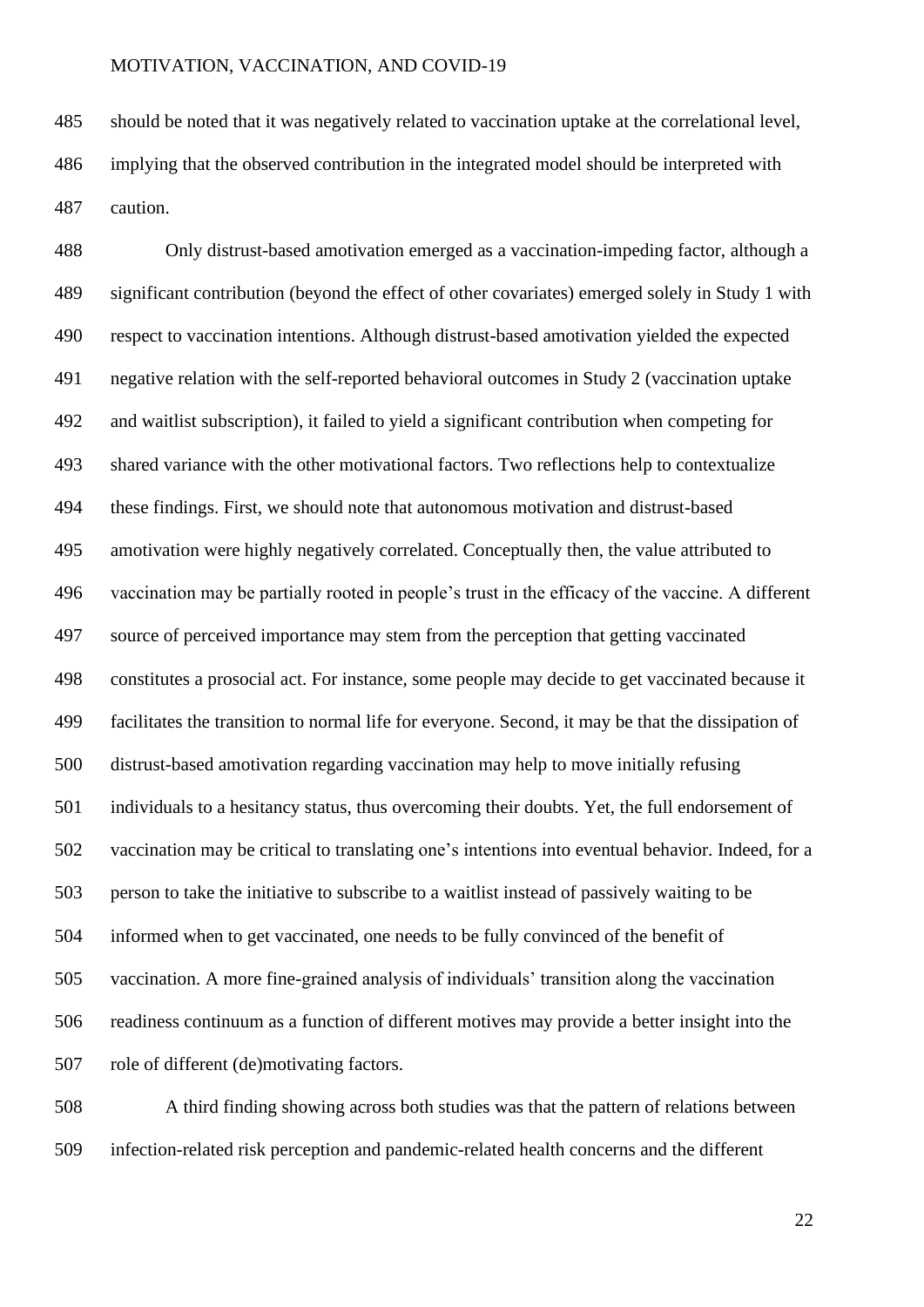(de)motivating factors is remarkably similar. Infection-related risk perception related to a more adaptive pattern of motivations (higher autonomous motivation, and lower distrust- based amotivation, controlled motivation, and effort-based amotivation), while pandemic- related health concerns was associated with a more maladaptive pattern (increased controlled motivation and distrust-based amotivation). Moreover, our analyses revealed that the positive effect of infection-related risk perception on vaccination intention (Study 1) and vaccination uptake (Study 2) was mediated by (de)motivating factors related to vaccination. That is, those high in infection-related risk perception tend to report a greater sense of ownership and endorsement of the decision to be vaccinated (autonomous motivation) and lower levels of distrust-based motivation towards vaccination, which in turns helps explain why they report greater intentions to be vaccinated and greater vaccine uptake.

#### **Practical Implications**

 The present findings have a series of practical implications. For instance, autonomous motivation to get vaccinated should be fostered in the population given its positive contribution on both vaccination intention and self-reported uptake. To foster greater ownership and a sense of initiative around vaccination (autonomous motivation), it is critical to highlight the benefits of vaccination, both as a way to protect oneself and those around them, but also as a key strategy to preserve the mental health of the population over time (Vindegaard & Benros, 2020). In the same vein, the detrimental effect of distrust-based amotivation on vaccination-related outcomes could be dealt with by providing clear and transparent information about the vaccine (e.g., its secondary effects, effectiveness) and countering fake news as well as conspiracy theories (see Van Bavel, et al., 2020; Van Oost et al., 2021). For instance, information could be debated and provided by the most trusted professionals (e.g., general practitioners, pharmacists, experts; Motivation Barometer, 2021)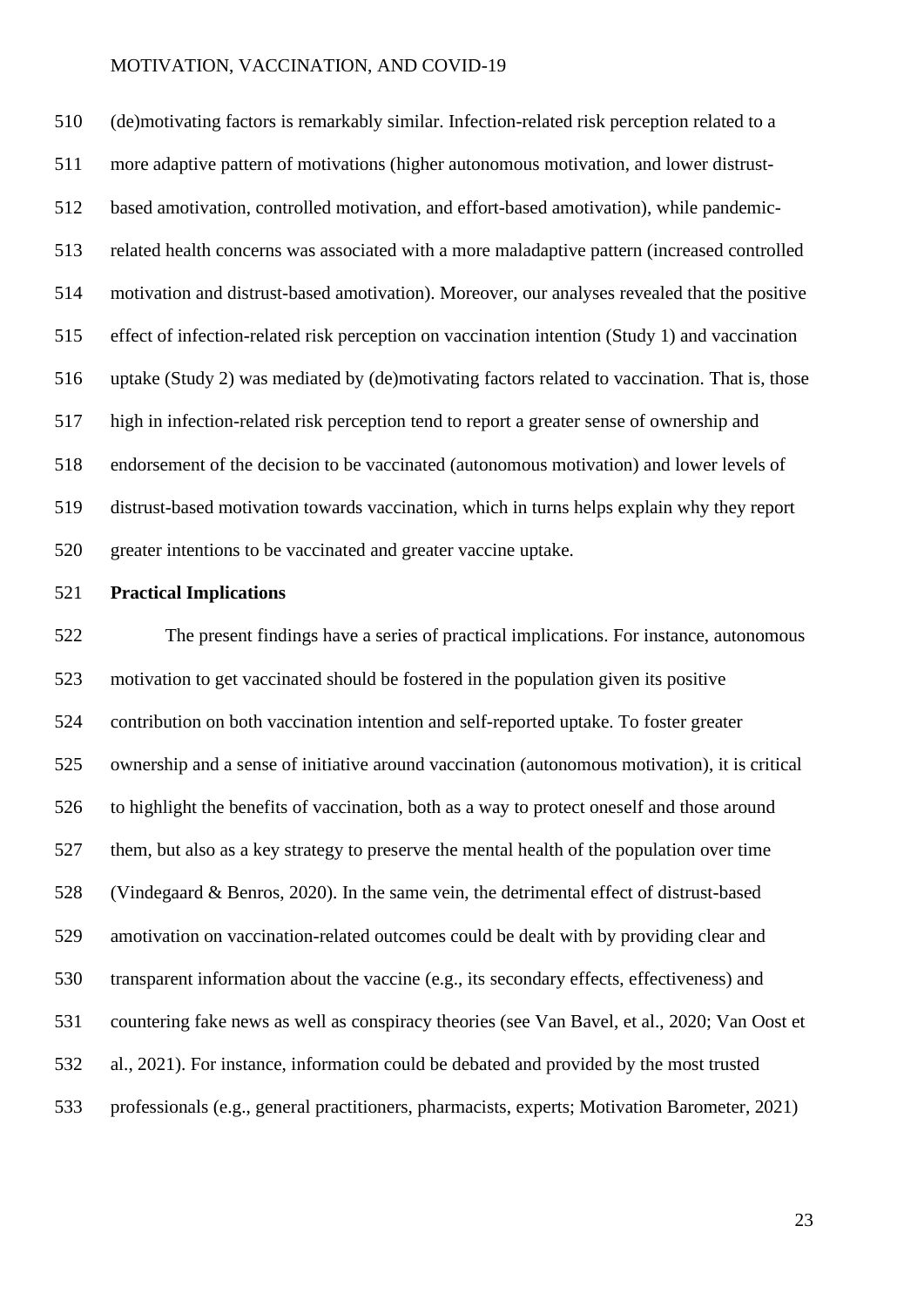and authorities and media could report the probability of infection as a function of vaccination status to increase trust in the vaccine.

 Along similar lines, pandemic-related communications (e.g., by authorities, the medias) should avoid using threatening and anxiety-inducing language that increases people's worries, but instead send out objective and clear information so people get a realistic insight in their perceived risk for infection. Specifically, factual information on the contagiousness of the virus (e.g., the reproduction rate of the virus) and potential severity of illness from the virus (e.g., number of hospitalization or deaths among infected people) allows them to better gauge the likelihood of being infected and the severity of the illness. At the same time, it is important to regulate the information provided (i.e., not overfeeding people with negative information) to avoid raising pandemic-related health concerns, given their undermining impact on motivations. Taken together, this information could also allow people to infer by themselves the benefits of vaccination (Motta et al., 2021) and thus promote autonomous motivation to get vaccinated.

# **Limitations and Future Research**

 First, the present set of studies only included self-reported data, as the actual vaccine uptake was not validated with objective reports of behavior. Although it is unlikely that vaccinated people would lie about this issue, future research should confirm the present pattern of findings with objectively recorded outcomes.

 Second, although a variety of (de)motivating factors was addressed, some potentially relevant factors were not included. Competence-related constructs (e.g., outcome

expectancies, self-efficacy, or action and coping planning; Schwarzer & Fuchs, 1996) may

yield unique predictive validity or strengthen the observed role of some of the herein studied

variables. For instance, infection-related risk perception may predict durable behavior (e.g.,

uptake of additional dose) if people anticipate detailed plans, imagine success scenarios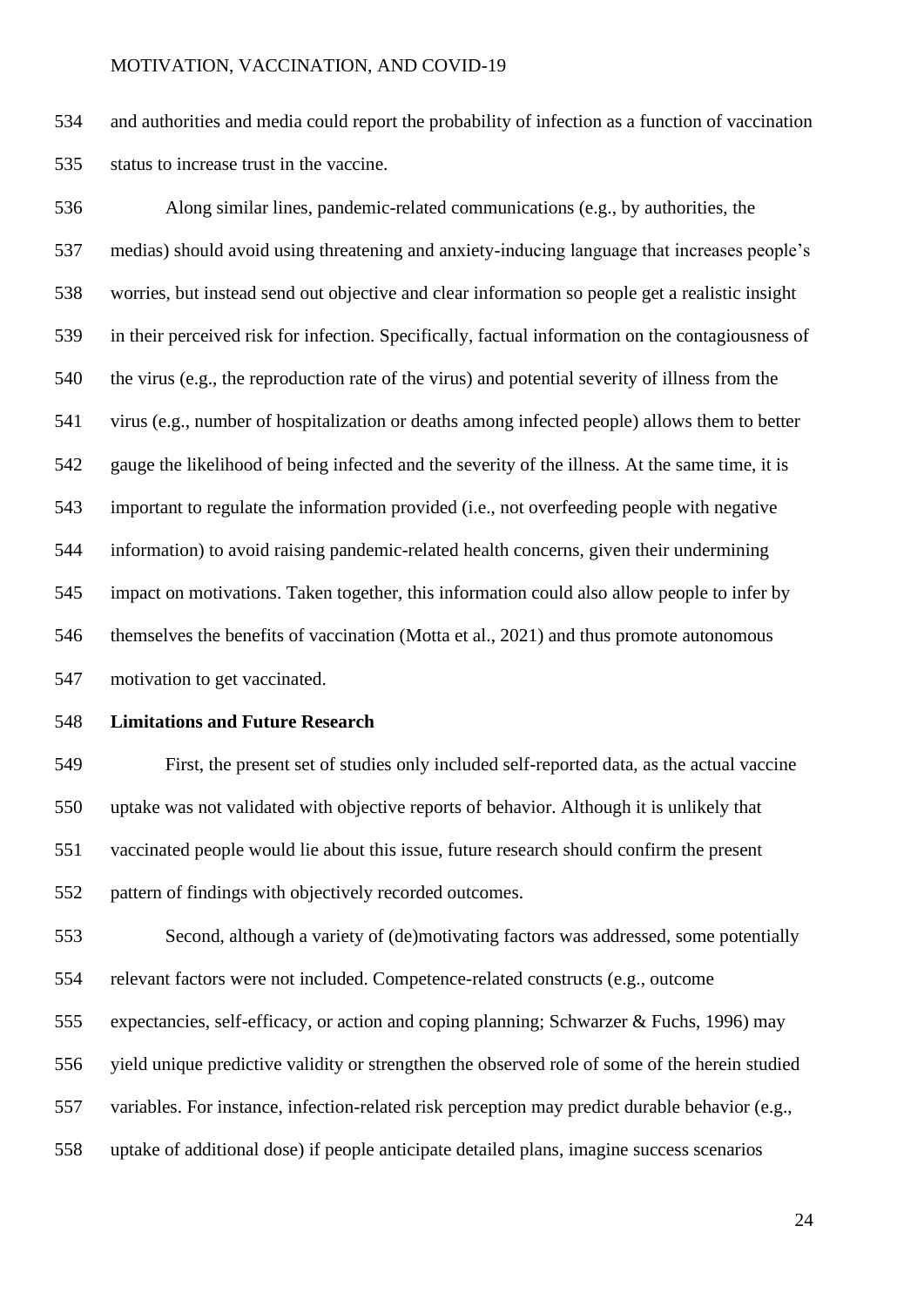(action planning), and develop preparatory strategies for tackling a challenging task (coping planning; Schwarzer, 2016).

 Third, the generalizability of the current findings is limited to populations that share similar characteristics to the current sample and are thus not (and is not intended to be) representative of the Belgian population as a whole. In this regard, the present sample is characterized by middle-aged females who mostly self-reported no health conditions that would put them at risk for severe COVID-19 disease. Despite the fact that the present findings hold when controlling for these variables, further studies should broaden the characteristics of the sample (e.g., include young or old men with comorbidity factors) to allow generalizing our findings.

### **Conclusion**

 Knowing which motivational factors facilitate and which motivational obstacles impede vaccine uptake is of critical importance to overcome of the COVID-19 crisis. The present study sheds a nuanced light on this question, by showing that autonomous motivation to be vaccinated is a key factor underlying vaccination intention and uptake whereas distrust- based amotivation underlies much of the hesitancy of individuals. Furthermore, as individuals who perceive greater infection-related risk more strongly endorse the decision to accept the vaccine, it is critical to indicate how vaccination substantially reduces people's risks for (severe) infection to foster their autonomous motivation.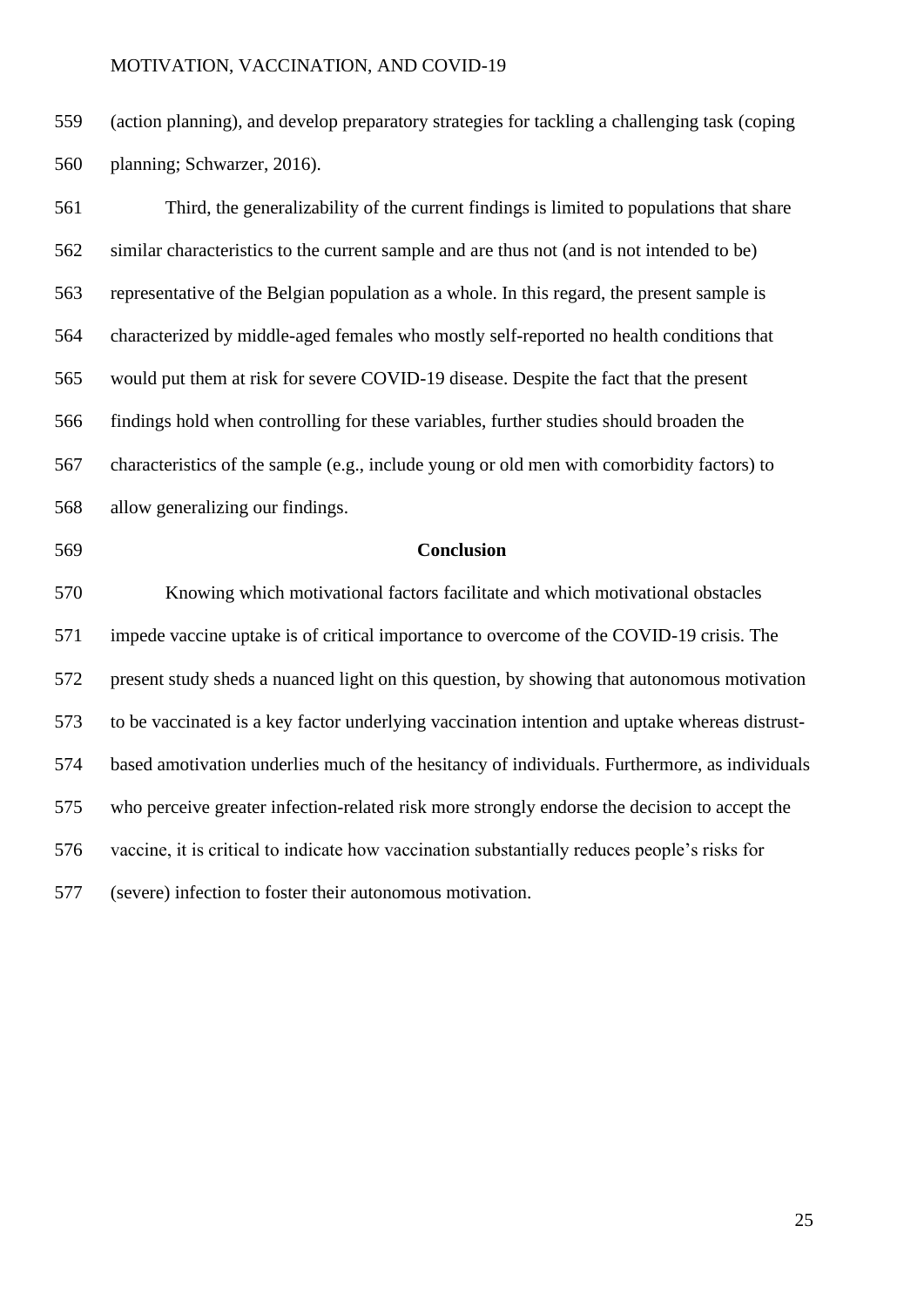| 578 | <b>Data Availability Statement</b>                                                             |
|-----|------------------------------------------------------------------------------------------------|
| 579 | The R scripts to carry out the analyses are publicly available on Open Science Framework:      |
| 580 | https://osf.io/casqh/?view_only=d76551252d9b441f82508c66dd292899. Datasets are hosted          |
| 581 | in Zenodo (a public repository) and are available upon request and for replication purposes    |
| 582 | only: https://doi.org/10.5281/zenodo.5595727.                                                  |
| 583 |                                                                                                |
| 584 | <b>Funding</b>                                                                                 |
| 585 | The present research was financially supported by the Belgian Federal Ministry of Health       |
| 586 | through RIZIV (Rijksinstituut voor ziekte- en invaliditeitsverzekering) / INAMI (institut      |
| 587 | national de maladie-invalidité).                                                               |
| 588 |                                                                                                |
| 589 | <b>Acknowledgements</b>                                                                        |
| 590 | The Motivation Barometer (https://motivationbarometer.com/) is an initiative that has          |
| 591 | organically grown during the first lockdown. Initially launched by the University of Ghent, it |
| 592 | eventually brought together researchers from the University of Leuven, the University of       |
| 593 | Louvain La Neuve, and the Free University of Brussels. The barometer was continued             |
| 594 | throughout the pandemic thanks to funding provided by the University of Ghent and the          |
| 595 | Belgian Federal Ministry of Public Health and Social Affairs. The University of Ghent Ethics   |
| 596 | Committee has approved the project.                                                            |
|     |                                                                                                |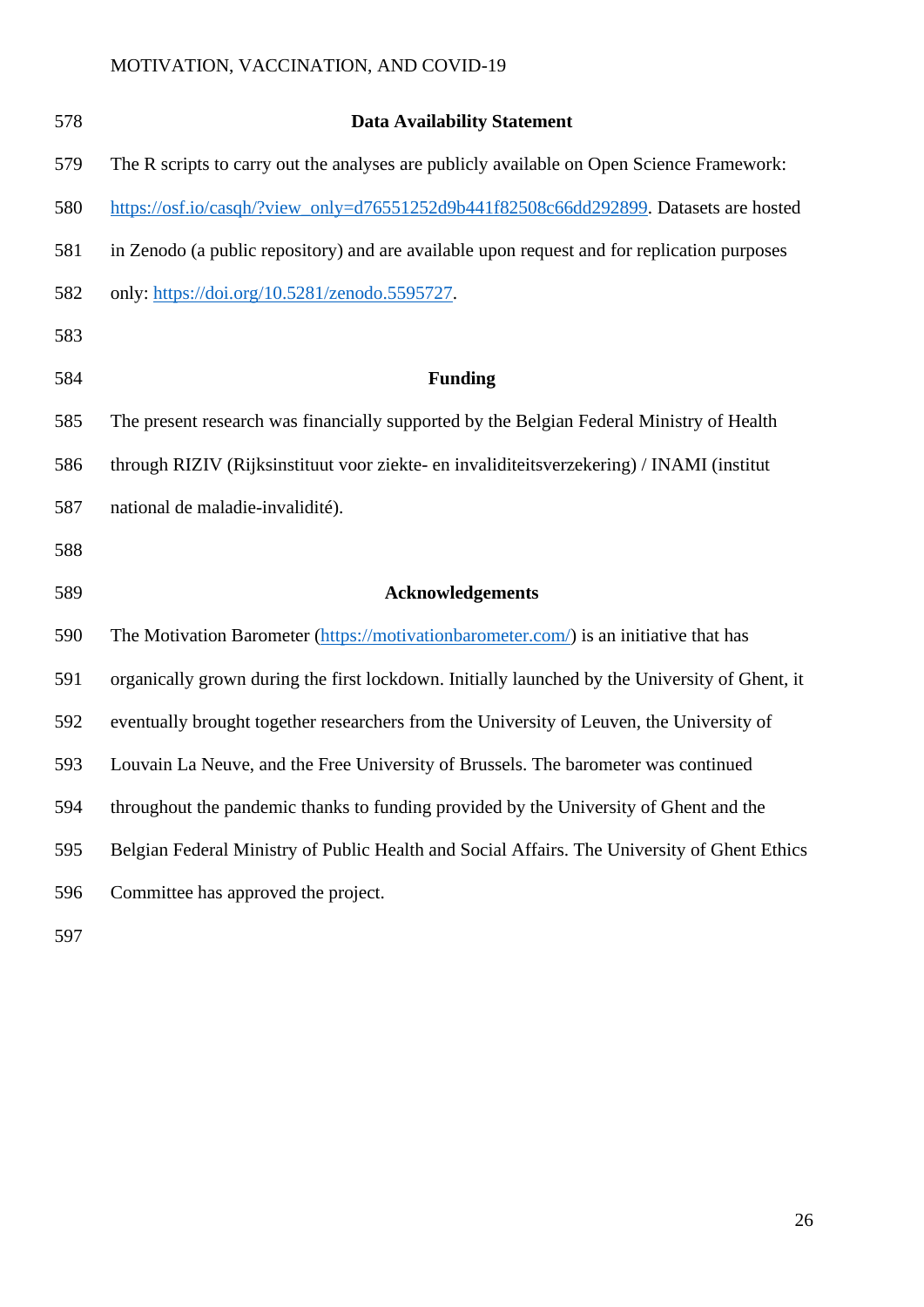| 598 | <b>References</b>                                                                          |
|-----|--------------------------------------------------------------------------------------------|
| 599 | Allington, D., McAndrew, S., Moxham-Hall, V., & Duffy, B. (2021). Coronavirus conspiracy   |
| 600 | suspicions, general vaccine attitudes, trust and coronavirus information source as         |
| 601 | predictors of vaccine hesitancy among UK residents during the COVID-19 pandemic.           |
| 602 | Psychological medicine, 1-12. https://doi.org/10.1017/S0033291721001434                    |
| 603 | Brewer, N. T. (2021). What Works to Increase Vaccination Uptake. Academic Pediatrics,      |
| 604 | 21(4, Supplement), S9-S16. https://doi.org/10.1016/j.acap.2021.01.017                      |
| 605 | Brewer, N. T., Chapman, G. B., Gibbons, F. X., Gerrard, M., McCaul, K. D., & Weinstein, N. |
| 606 | D. (2007). Meta-analysis of the relationship between risk perception and health behavior:  |
| 607 | the example of vaccination. <i>Health Psychology</i> , 26(2), 136.                         |
| 608 | https://doi.org/10.1037/0278-6133.26.2.136                                                 |
| 609 | Brownlie, J., & Howson, A. (2005). 'Leaps of faith' and MMR: An empirical study of trust.  |
| 610 | Sociology, 39(2), 221-239. https://doi.org/10.1177/0038038505050536                        |
| 611 | Caserotti, M., Girardi, P., Rubaltelli, E., Tasso, A., Lotto, L., & Gavaruzzi, T. (2021).  |
| 612 | Associations of COVID-19 risk perception with vaccine hesitancy over time for Italian      |
| 613 | residents. Social Science & Medicine, 272, 113688.                                         |
| 614 | https://doi.org/10.1016/j.socscimed.2021.113688                                            |
| 615 | Chen, B., Van Assche, J., Vansteenkiste, M., Soenens, B., & Beyers, W. (2015). Does        |
| 616 | psychological need satisfaction matter when environmental or financial safety are at       |
| 617 | risk?. Journal of Happiness Studies, 16(3), 745-766. https://doi.org/10.1007/s10902-014-   |
| 618 | $9532 - 5$                                                                                 |
| 619 | Chu, H., & Liu, S. (2021). Integrating health behavior theories to predict American's      |
| 620 | intention to receive a COVID-19 vaccine. Patient Education and Counseling.                 |

<https://doi.org/10.1016/j.pec.2021.02.031>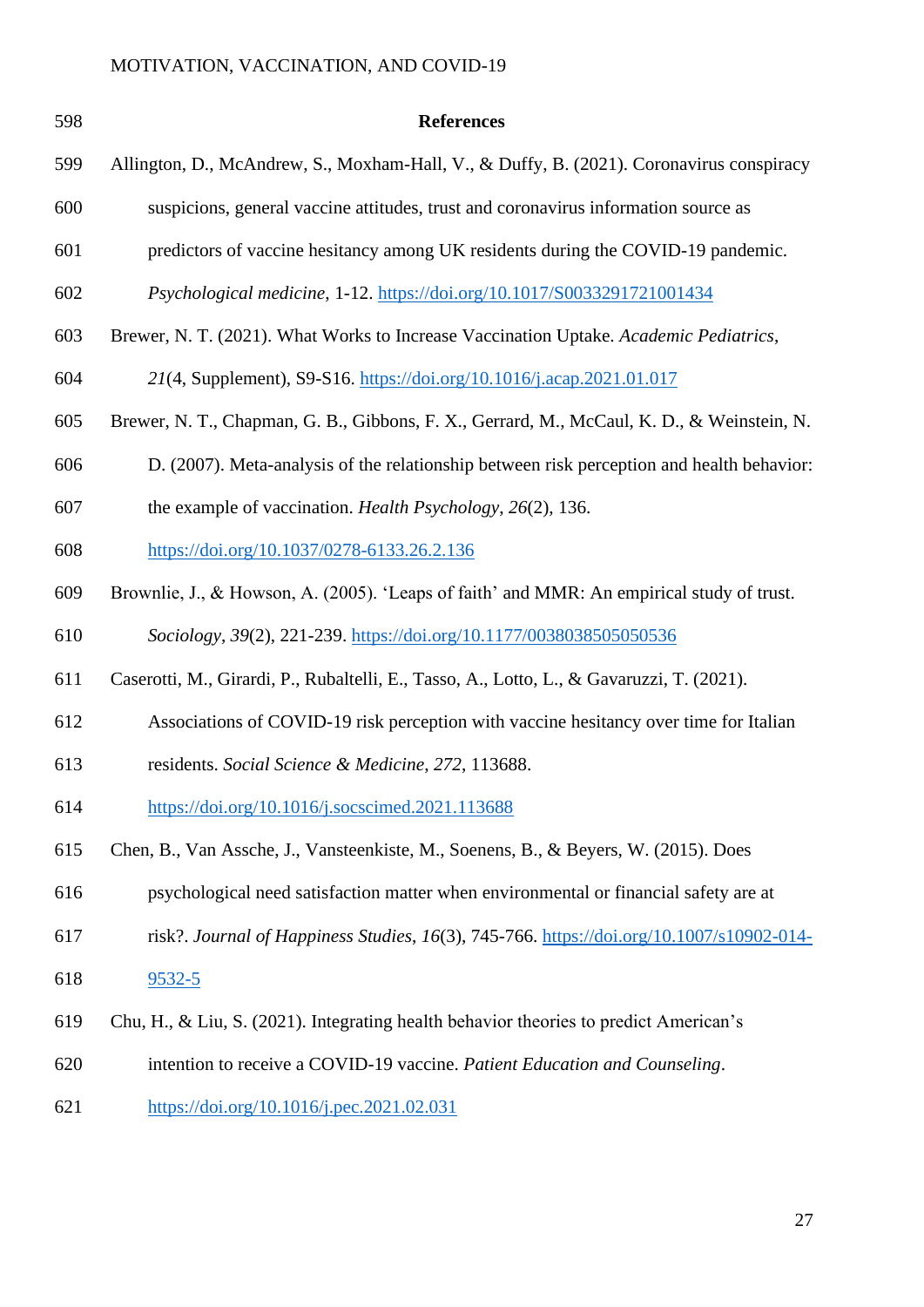- de Bruin, W. B., & Bennett, D. (2020). Relationships between initial COVID-19 risk
- perceptions and protective health behaviors: a national survey. *American Journal of*

*Preventive Medicine*, *59*(2), 157-167. <https://doi.org/10.1016/j.amepre.2020.05.001>

- Denman, D. C., Baldwin, A. S., Marks, E. G., Lee, S. C., & Tiro, J. A. (2016). Modification
- and validation of the Treatment Self Regulation Questionnaire to assess parental
- motivation for HPV vaccination of adolescents. *Vaccine*, *34*(41), 4985-4990.

<https://doi.org/10.1016/j.vaccine.2016.08.037>

- Detoc, M., Bruel, S., Frappe, P., Tardy, B., Botelho-Nevers, E., & Gagneux-Brunon, A.
- (2020). Intention to participate in a COVID-19 vaccine clinical trial and to get
- vaccinated against COVID-19 in France during the pandemic. *Vaccine*, *38*(45), 7002-
- 7006. <https://doi.org/10.1016/j.vaccine.2020.09.041>
- Faasse, K., & Newby, J. (2020). Public perceptions of COVID-19 in Australia: perceived risk,
- knowledge, health-protective behaviors, and vaccine intentions. *Frontiers in Psychology*,

*11*. <https://doi.org/10.3389/fpsyg.2020.551004>

- Fontanet, A., & Cauchemez, S. (2020). COVID-19 herd immunity: where are we?. *Nature*
- *Reviews Immunology*, *20*(10), 583-584. <https://doi.org/10.1038/s41577-020-00451-5>
- Hu, L. T., & Bentler, P. M. (1999). Cutoff criteria for fit indexes in covariance structure
- analysis: Conventional criteria versus new alternatives. *Structural Equation Modeling,*
- *6*(1), 1–55.<https://doi.org/10.1080/10705519909540118>
- Lane, S., MacDonald, N. E., Marti, M., & Dumolard, L. (2018). Vaccine hesitancy around the
- globe: Analysis of three years of WHO/UNICEF Joint Reporting Form data-2015–2017.
- *Vaccine*, *36*(26), 3861-3867. <https://doi.org/10.1016/j.vaccine.2018.03.063>
- Lazarus, J. V., Ratzan, S. C., Palayew, A., Gostin, L. O., Larson, H. J., Rabin, K., Kimball, S.,
- & El-Mohandes, A. (2021). A global survey of potential acceptance of a COVID-19
- vaccine. *Nature Medicine*, *27*(2), 225-228. <https://doi.org/10.1038/s41591-020-1124-9>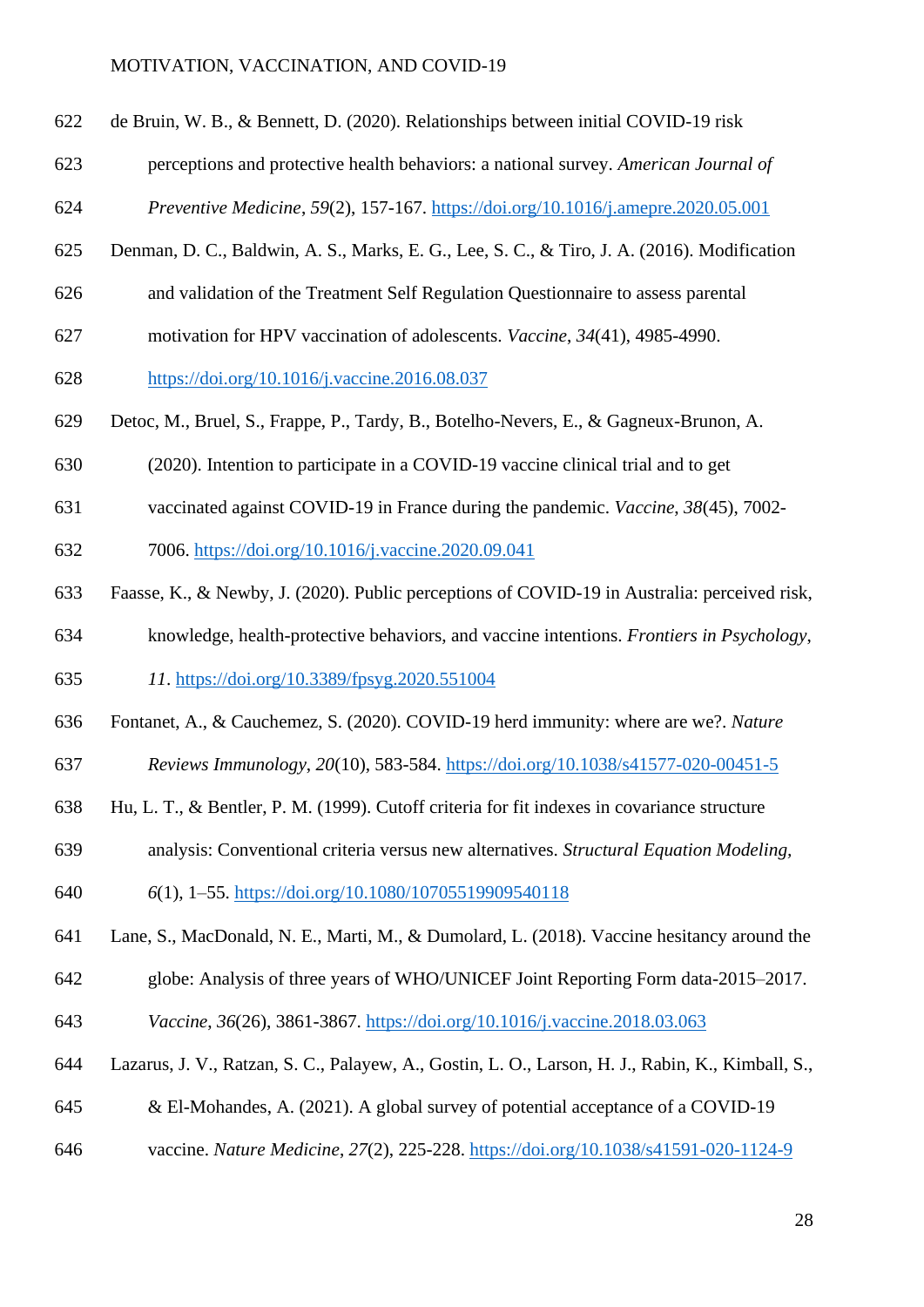- Legault, L., Green-Demers, I., & Pelletier, L. (2006). Why do high school students lack
- motivation in the classroom? Toward an understanding of academic amotivation and the
- role of social support. *Journal of Educational Psychology, 98(*3), 567.

[https://doi.org/10.1037/0022-0663.98.3.567](https://psycnet.apa.org/doi/10.1037/0022-0663.98.3.567)

MacDonald, N. E. (2015). Vaccine hesitancy: Definition, scope and determinants. *Vaccine*,

*33*(34), 4161-4164.<https://doi.org/10.1016/j.vaccine.2015.04.036>

- Marsh, H. W., Hau, K. T., & Wen, Z. (2004). In search of golden rules: Comment on
- hypothesis-testing approaches to setting cutoff values for fit indexes and dangers in
- overgeneralizing Hu and Bentler's (1999) findings. *Structural Equation Modeling*, *11*,
- 320–341. [https://doi.org/10.1207/s15328007sem1103\\_2](https://psycnet.apa.org/doi/10.1207/s15328007sem1103_2)
- Milošević Đorđević, J., Mari, S., Vdović, M., & Milošević, A. (2021). Links between
- conspiracy beliefs, vaccine knowledge, and trust: Anti-vaccine behavior of Serbian
- adults. *Social Science & Medicine*, *277*, 113930.
- <https://doi.org/10.1016/j.socscimed.2021.113930>
- Moon, K., Riege, A., Gourdon-Kanhukamwe, A., & Vallée-Tourangeau, G. (2021).
- Development and validation of the treatmentself-regulation questionnaire assessing
- healthcare professionals' motivation for flu vaccination (TSRQ-Flu). *Psychology &*
- *Health*, 1-20. <https://doi.org/10.1080/08870446.2021.1912343>
- Motivation Barometer (2021, April 6). *Vaccination: preferences become clear!*
- [https://motivationbarometer.com/wp-content/uploads/2021/05/RAPPORT-28\\_ENG.pdf](https://motivationbarometer.com/wp-content/uploads/2021/05/RAPPORT-28_ENG.pdf)
- Motta, M., Sylvester, S., Callaghan, T., & Lunz-Trujillo, K. (2021). Encouraging COVID-19
- vaccine uptake through effective health communication. *Frontiers in Political Science*,
- *3*, 1. <https://doi.org/10.3389/fpos.2021.630133>
- Ng, J. Y., Ntoumanis, N., Thøgersen-Ntoumani, C., Deci, E. L., Ryan, R. M., Duda, J. L., &
- Williams, G. C. (2012). Self-determination theory applied to health contexts: A meta-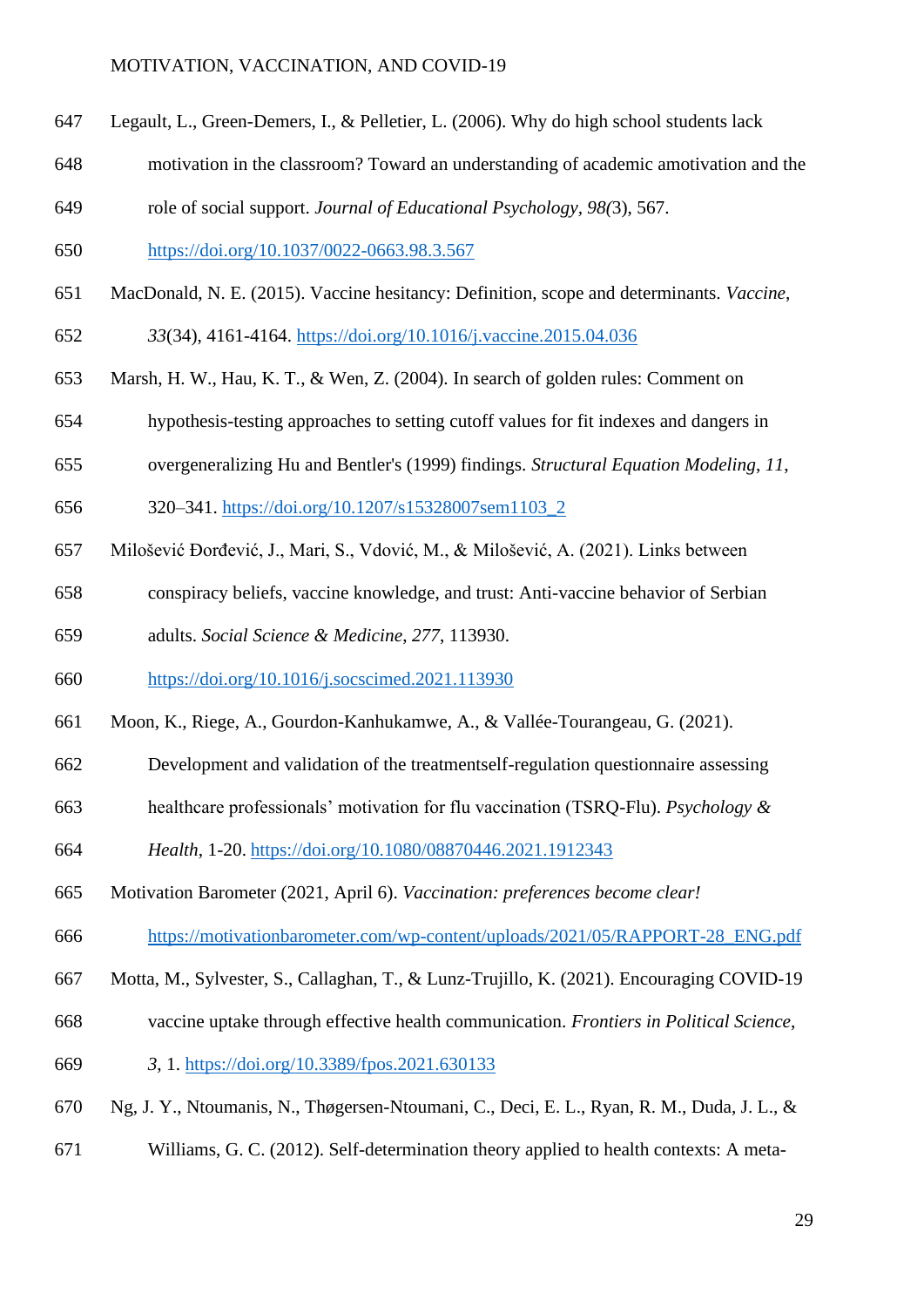analysis. *Perspectives on Psychological Science*, *7*(4), 325-340.

<https://doi.org/10.1177%2F1745691612447309>

- Pastorino, R., Villani, L., Mariani, M., Ricciardi, W., Graffigna, G., & Boccia, S. (2021).
- Impact of COVID-19 pandemic on flu and COVID-19 vaccination intentions among
- university students. *Vaccines*, *9*(2), 70. <https://doi.org/10.3390/vaccines9020070>
- Pelletier, L. G., Dion, S., Tuson, K., & Green‐Demers, I. (1999). Why do people fail to adopt
- environmental protective behaviors? Toward a taxonomy of environmental amotivation
- 1. *Journal of applied social psychology*, *29*(12), 2481-2504.
- [https://doi.org/10.1111/j.1559-1816.1999.tb00122.x](https://psycnet.apa.org/doi/10.1111/j.1559-1816.1999.tb00122.x)
- R Core Team (2013). R: A language and environment for statistical computing. R Foundation
- for Statistical Computing, Vienna, Austria. http://www.R-project.org/
- Reiter, P. L., Pennell, M. L., & Katz, M. L. (2020). Acceptability of a COVID-19 vaccine
- among adults in the United States: How many people would get vaccinated?. *Vaccine*,

*38*(42), 6500-6507. <https://doi.org/10.1016/j.vaccine.2020.08.043>

- Rosseel, Y. (2012). Lavaan: An R package for structural equation modeling and more.
- Version 0.5–12 (BETA). *Journal of Statistical Software*, *48*(2), 1-36.
- <http://dx.doi.org/10.18637/jss.v048.i02>
- Ryan, R. M., & Deci, E. L. (2017). *Self-determination theory: Basic psychological needs in*

*motivation, development, and wellness*. Guilford Publications.

- [https://doi.org/10.1521/978.14625/28806](https://psycnet.apa.org/doi/10.1521/978.14625/28806)
- Ryan, R. M., Patrick, H., Deci, E. L., & Williams, G. C. (2008). Facilitating health behaviour
- change and its maintenance: Interventions based on self-determination theory. *The*
- *European health psychologist*, *10*(1), 2-5.
- Sallam, M. (2021). COVID-19 vaccine hesitancy worldwide: A concise systematic review of
- vaccine acceptance rates. *Vaccines, 9*(2), 160. <https://doi.org/10.3390/vaccines9020160>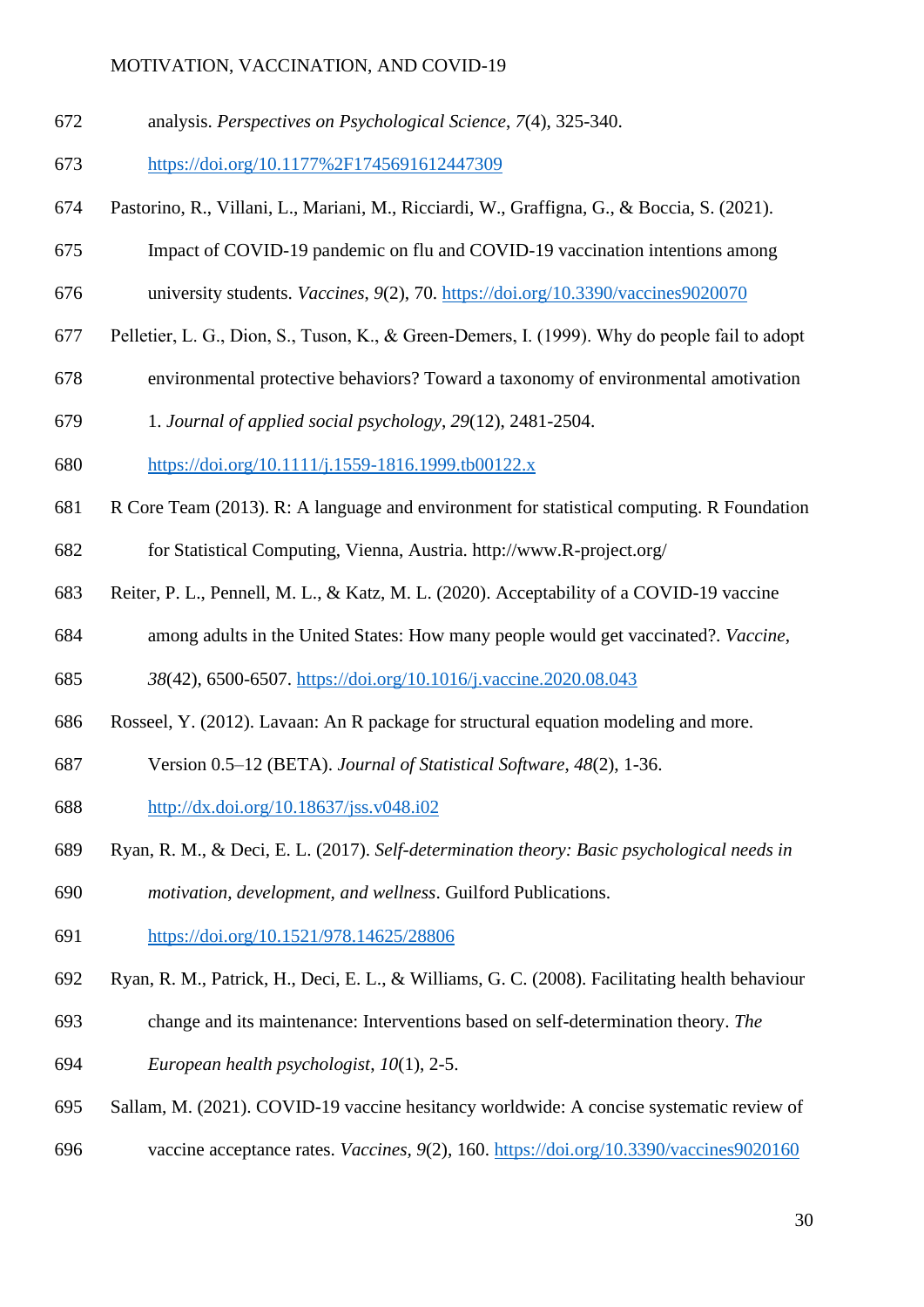- Sauer, K. S., Jungmann, S. M., & Witthöft, M. (2020). Emotional and behavioral
- consequences of the COVID-19 pandemic: The role of health anxiety, intolerance of
- uncertainty, and distress (in) tolerance. International journal of environmental research
- and public health, *17*(19), 7241. <https://doi.org/10.3390/ijerph17197241>
- Schmidt, A., Brose, A., Kramer, A. C., Schmiedek, F., Witthöft, M., & Neubauer, A. B.
- (2021). Dynamic relations among COVID-19-related media exposure and worries during
- the COVID-19 pandemic. *Psychology & Health*, 1-15.
- <https://doi.org/10.1080/08870446.2021.1912345>
- Schwarzer, R. (2016). Coping planning as an intervention component: A commentary.
- *Psychology & Health, 31*, 903-906.<https://doi.org/10.1080/08870446.2016.1158260>
- Schwarzer, R., & Fuchs, R. (1996). Self-efficacy and health behaviours. In M. Conner & P.
- Norman (Eds.), *Predicting health behaviour: Research and practice with social*
- *cognition models* (pp. 163–196). Open University Press.
- Shmueli, L. (2021). Predicting intention to receive COVID-19 vaccine among the general
- population using the health belief model and the theory of planned behavior model. *BMC*
- *Public Health*, *21*(1), 1-13. <https://doi.org/10.1186/s12889-021-10816-7>
- Siegrist, M., Luchsinger, L., & Bearth, A. (2021). The Impact of trust and risk perception on
- the acceptance of measures to reduce COVID‐19 cases. *Risk Analysis*, *41*(5), 787-800.
- <https://doi.org/10.1111/risa.13675>
- Van Bavel, J. J., Baicker, K., Boggio, P. S., Capraro, V., Cichocka, A., Cikara, M., ... &
- Willer, R. (2020). Using social and behavioural science to support COVID-19 pandemic
- response. *Nature human behaviour*, *4*(5), 460-471. [https://doi.org/10.1038/s41562-020-](https://doi.org/10.1038/s41562-020-0884-z)
- [0884-z](https://doi.org/10.1038/s41562-020-0884-z)
- Van Oost, P., Yzerbyt, V., Schmitz, M., Vansteenkiste, M., Luminet, O., Morbée, S., Van den
- Bergh, O., Waterschoot, J., & Klein, O. (2021). *The Relation between Conspiracism,*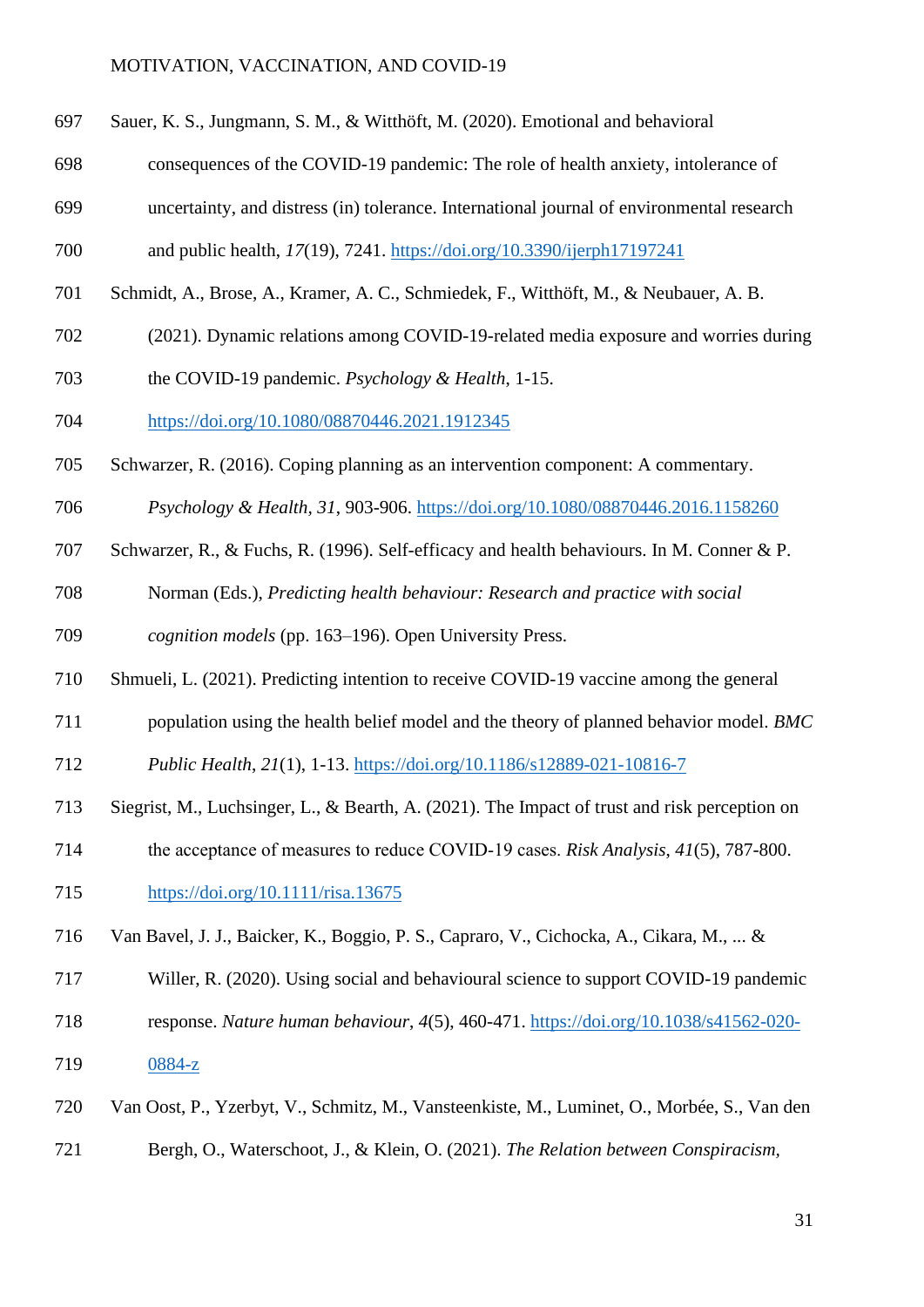- *Government trust, and COVID-19 Vaccination Intentions: The Key Role of Motivation.*
- Manuscript submitted for publication.
- Vansteenkiste, M., Lens, W., & Deci, E. L. (2006). Intrinsic versus extrinsic goal contents in
- self-determination theory: Another look at the quality of academic motivation.
- *Educational Psychologist*, *41*(1), 19-31. [https://doi.org/10.1207/s15326985ep4101\\_4](https://psycnet.apa.org/doi/10.1207/s15326985ep4101_4)
- Vindegaard, N., & Benros, M. E. (2020). COVID-19 pandemic and mental health
- consequences: Systematic review of the current evidence. *Brain, behavior, and*

*immunity*, *89*, 531-542. <https://doi.org/10.1016/j.bbi.2020.05.048>

- Williams, L., Gallant, A. J., Rasmussen, S., Brown Nicholls, L. A., Cogan, N., Deakin, K.,
- Young, D., & Flowers, P. (2020). Towards intervention development to increase the
- uptake of COVID‐19 vaccination among those at high risk: Outlining evidence‐based
- and theoretically informed future intervention content. *British Journal of Health*

*Psychology*, *25*(4), 1039-1054. <https://doi.org/10.1111/bjhp.12468>

- Wolff, K., Larsen, S., & Øgaard, T. (2019). How to define and measure risk perceptions.
- *Annals of Tourism Research*, *79*, 102759. <https://doi.org/10.1016/j.annals.2019.102759>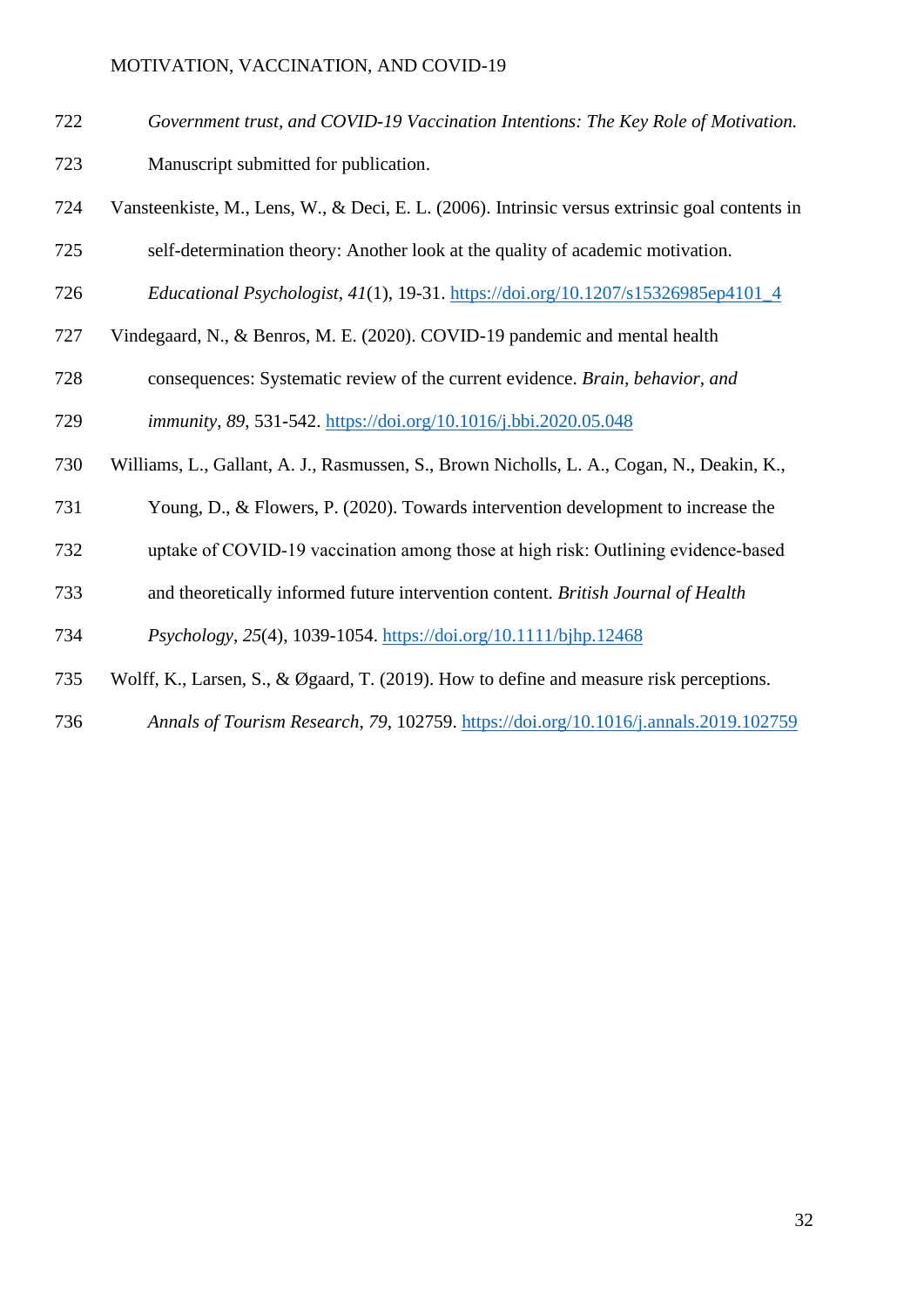#### 737 **Tables**

# 738 **Table 1**

739 *Descriptives statistics and correlations for the variables of interest – Study 1*

|     |                                   | $\boldsymbol{M}$         | $\cal SD$         |                          | 2.                | 3.                       | 4.                | 5.                       | 6.                       |                          | 8.        | 9.                       | 10.               | 11. |
|-----|-----------------------------------|--------------------------|-------------------|--------------------------|-------------------|--------------------------|-------------------|--------------------------|--------------------------|--------------------------|-----------|--------------------------|-------------------|-----|
| 1.  | Age                               | 49.93                    | 14.58             | $\overline{\phantom{m}}$ |                   |                          |                   |                          |                          |                          |           |                          |                   |     |
| 2.  | Gender                            | $\overline{\phantom{m}}$ | $\qquad \qquad -$ | $-.04***$                | $\qquad \qquad -$ |                          |                   |                          |                          |                          |           |                          |                   |     |
| 3.  | Education                         | 5.37                     | 1.37              | $-.26***$                | $-.03**$          | $\overline{\phantom{m}}$ |                   |                          |                          |                          |           |                          |                   |     |
| 4.  | Comorbidity                       | $\overline{\phantom{m}}$ | $\qquad \qquad -$ | $.31***$                 | $-.05***$         | $-.15***$                | $\qquad \qquad -$ |                          |                          |                          |           |                          |                   |     |
| 5.  | Vaccination intention             | 3.47                     | 1.47              | $.15***$                 | $-09***$          | $.04***$                 | $.10***$          | $\overline{\phantom{m}}$ |                          |                          |           |                          |                   |     |
| 6.  | Pandemic-related health concerns  | 3.08                     | 0.98              | $.13***$                 | $.09***$          | $-.11***$                | $.19***$          | $.24***$                 | $\overline{\phantom{m}}$ |                          |           |                          |                   |     |
| 7.  | Infection-related risk perception | 2.55                     | 0.67              | $.26***$                 | $.11***$          | $-16***$                 | $.22***$          | $.32***$                 | $.47***$                 | $\overline{\phantom{m}}$ |           |                          |                   |     |
| 8.  | Autonomous motivation             | 3.70                     | 1.31              | $.11***$                 | $-07***$          | $.09***$                 | $.11***$          | $.88***$                 | $.26***$                 | $.35***$                 | $\equiv$  |                          |                   |     |
| 9.  | Controlled motivation             | 2.51                     | 1.11              | $-.22***$                | $.05***$          | $.03**$                  | $-.10***$         | $-.45***$                | $-.06***$                | $-.22***$                | $-.47***$ | $\overline{\phantom{m}}$ |                   |     |
| 10. | Distrust-based amotivation        | 3.04                     | 1.22              | $-.15***$                | $.15***$          | $-.10***$                | $-.06***$         | $-.79***$                | $-.06***$                | $-.17***$                | $-.76***$ | $.50***$                 | $\qquad \qquad -$ |     |
|     | Effort-based amotivation          | 1.63                     | 0.70              | $-.04***$                | $.04***$          | $-.12***$                | $-.02*$           | $-.43***$                | $-.06***$                | $-.14***$                | $-43***$  | $.32***$                 | $.44***$          |     |

740 *Note.*  $N = 8887$ .  $M = Mean$ ,  $SD = Standard Deviation$ . Gender was coded "Men" = 0 and "Women" = 1. Comorbidity was coded "Absent" = 0 and "Present" = 1. \*\**p* < .010;

741 \*\*\**p* < .001.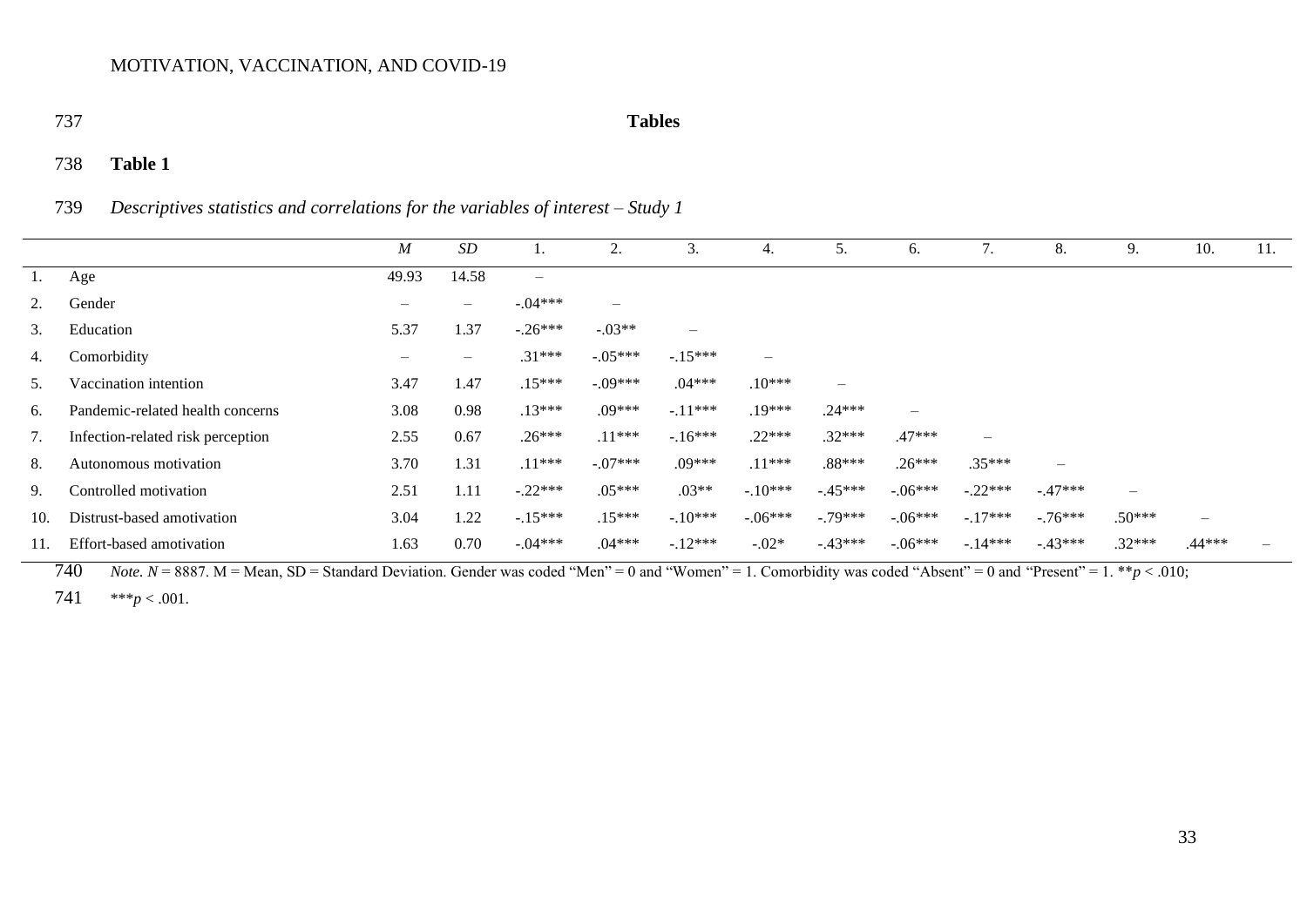# 742 **Table 2**

743 *Correlation matrix of sample with invitation (below the diagonal – Sample 1) and without invitation (above the diagonal – Sample 2) – Study 2*

|                                      |                  |       |                  |           | 2.                       | 3.        | 4.                       | 5.        | 6.       | 7.        | 8.        | 9.        | 10.       | 11.       |
|--------------------------------------|------------------|-------|------------------|-----------|--------------------------|-----------|--------------------------|-----------|----------|-----------|-----------|-----------|-----------|-----------|
|                                      |                  |       | $\boldsymbol{M}$ | 36.34     | $\overline{\phantom{a}}$ | 2.19      | $\overline{\phantom{a}}$ | 1.50      | 3.23     | 1.96      | 4.19      | 2.68      | 2.49      | 1.46      |
|                                      |                  |       | <i>SD</i>        | 11.57     | $\sim$                   | 0.85      | $\sim$                   | 0.50      | 0.77     | 0.72      | 1.13      | 0.94      | 1.18      | 0.61      |
|                                      | $\boldsymbol{M}$ | SD    |                  |           |                          |           |                          |           |          |           |           |           |           |           |
| $1. \text{Age}$                      | 54.28            | 13.69 |                  |           | $.13**$                  | $.16***$  | $.11*$                   | .04       | $-.04$   | $.11**$   | $-.18***$ | $-.09*$   | $.17***$  | .08       |
| 2. Gender                            | $\sim$           |       |                  | $-16***$  |                          | .05       | $-.02$                   | $.12**$   | $.11*$   | $.17***$  | .00       | $-.09*$   | .08       | $-.02$    |
| 3. Education                         | 2.09             | 0.84  |                  | $-12***$  | $.03**$                  |           | $-.13**$                 | .05       | $-.05$   | $-.10*$   | .05       | $-.02$    | $-.07$    | $.13**$   |
| 4. Comorbidity                       | $\sim$           |       |                  | $.30***$  | $-.09***$                | $-12***$  |                          | $-.04$    | $.09*$   | .07       | $-.06$    | .04       | $.12**$   | $.14**$   |
| 5. Outcome (T2)                      | 1.96             | 0.19  |                  | .02       | .00                      | .02       | .04                      |           | .08      | $.11*$    | $.30***$  | $-.13**$  | $-.26***$ | $-.13**$  |
| 6. Pandemic-related health concerns  | 3.35             | 0.91  |                  | .02       | $.06***$                 | $-.10**$  | $.20***$                 | .19***    |          | .43***    | $.26***$  | $-.06$    | $-.04$    | $-.06$    |
| 7. Infection-related risk perception | 2.26             | 0.79  |                  | $.20***$  | $.07***$                 | $-.14***$ | $.21***$                 | $.20***$  | $.41***$ |           | $.27***$  | $-.13**$  | $-.06$    | .05       |
| 8. Autonomous motivation             | 4.29             | 1.05  |                  | $.06***$  | $-.06***$                | $.07***$  | $.08**$                  | $.51***$  | $.13***$ | $.30***$  |           | $-.35***$ | $-.74***$ | $-.43***$ |
| 9. Controlled motivation.            | 2.40             | 0.97  |                  | $-.19***$ | $.04**$                  | $.02*$    | $-.07**$                 | $-.09***$ | .03      | $-.13***$ | $-.30***$ |           | $.39***$  | $.22***$  |
| 10. Distrust-based amotivation       | 2.38             | 1.11  |                  | $-.14**$  | $.15***$                 | $-.07***$ | .00                      | $-.35***$ | $.06**$  | $-.11**$  | $-.72***$ | $.36***$  |           | .46***    |
| 11. Effort-based amotivation         | 1.39             | 0.59  |                  | $-.02$    | $-.03*$                  | .02       | .00                      | $-.13***$ | $-.03$   | $-.10***$ | $-.39***$ | $.24***$  | 44***     |           |

744 *Note*. Gender was coded "Men" = 0 and "Women" = 1. Comorbidity was coded "Absent" = 0 and "Present" = 1. Outcome refers to 'vaccine uptake vs. lack thereof' in

745 Sample 1 (below the diagonal) and 'Waitlist subscription vs. lack thereof' in Sample 2 (above the diagonal). *p* < .050; \*\**p <* .010; \*\*\**p* < .001.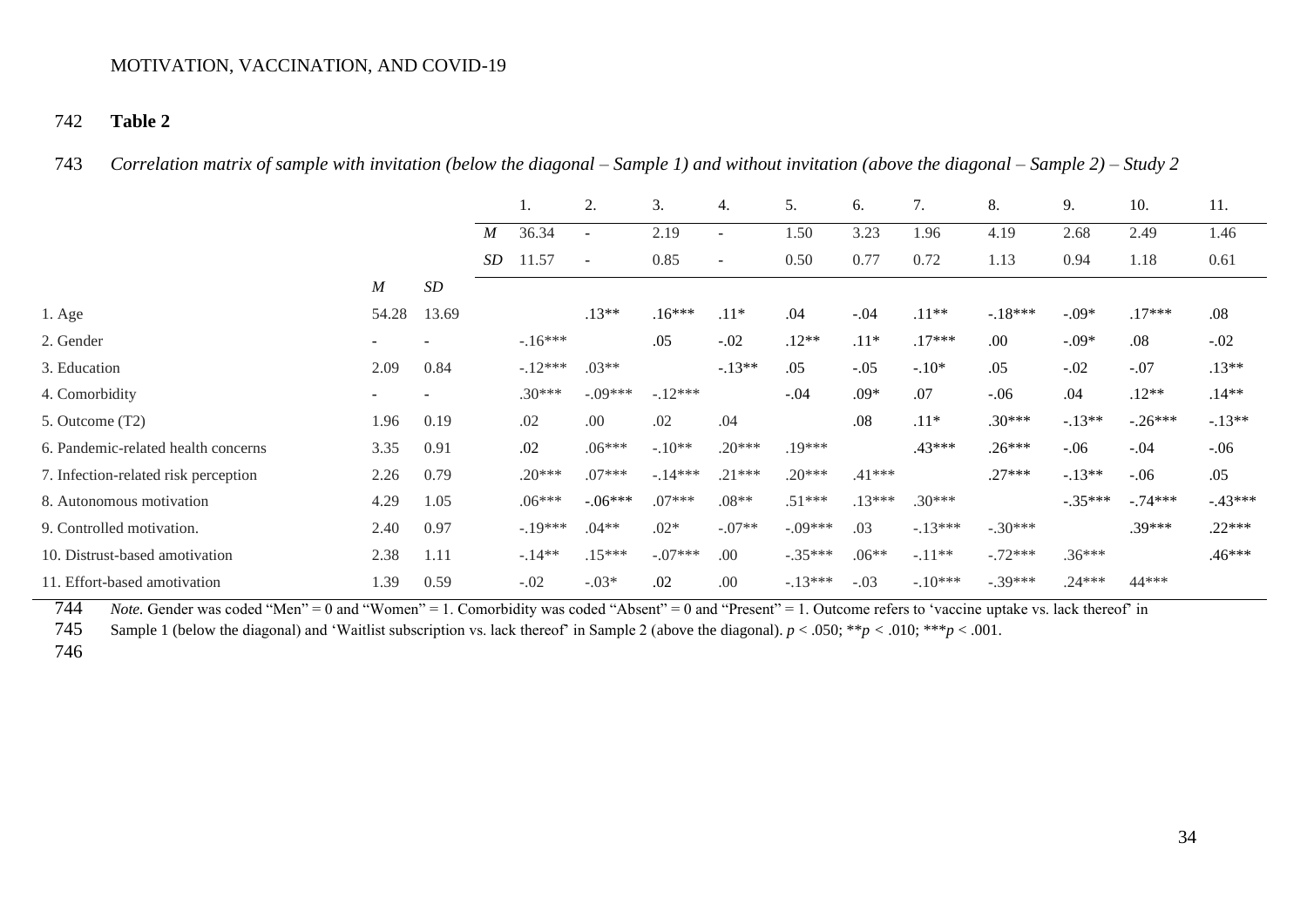#### 747 **Figures**

# 748 **Figure 1**

749 Contribution of pandemic-related health concerns and infection-related risk perception on vaccination intention mediated by the motivations to

## 750 *get vaccinated - Study 1*



751



752 *Note*. Ovals represent latent variables and rectangles manifest variables Coefficients are standardized. The total effects are in parenthesis.  $*p < .050, **p < .010, **p < .001$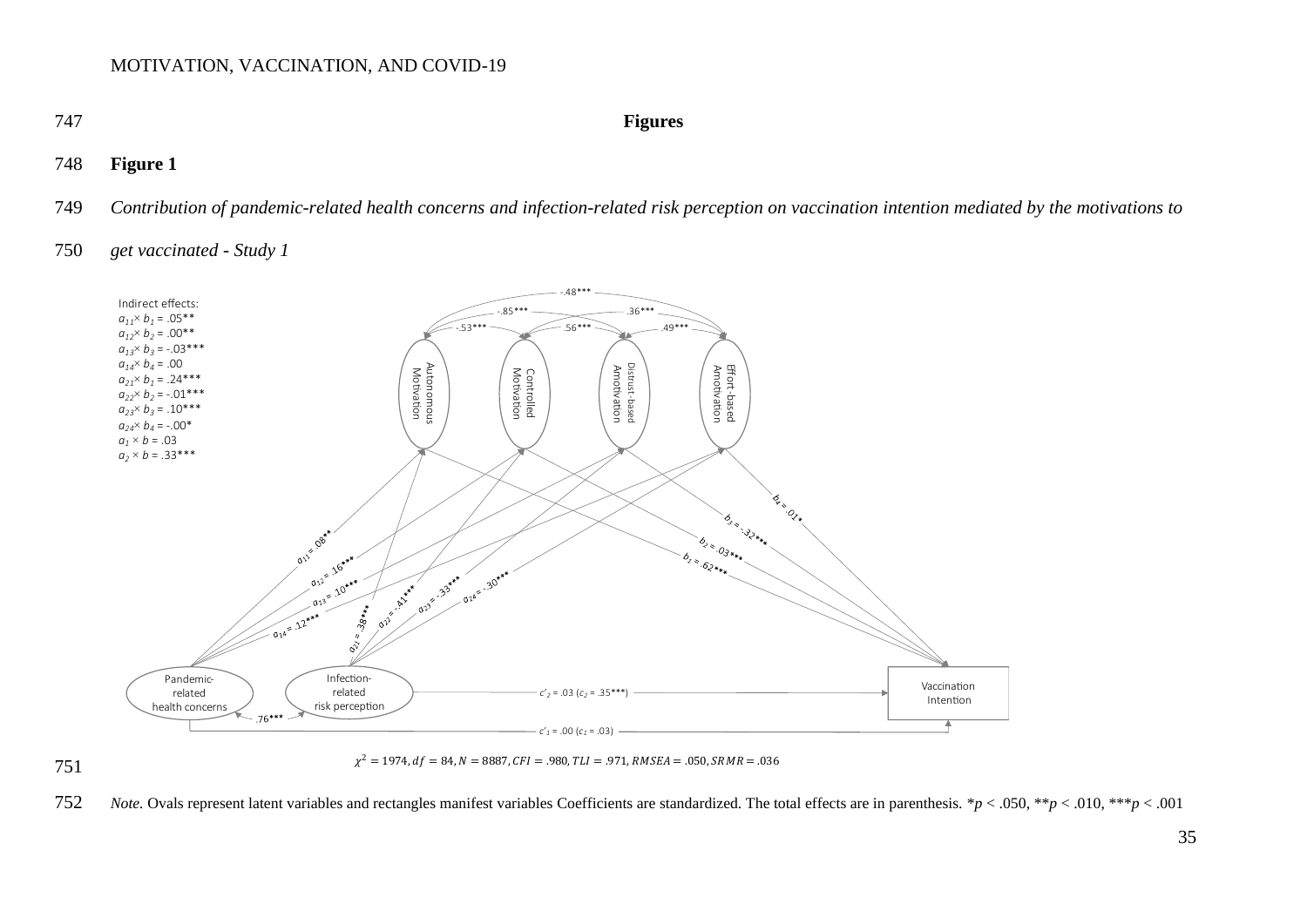# 753 **Figure 2**

754 *Contribution of pandemic-related health concerns and infection-related risk perception on vaccination uptake mediated by the motivations to get* 

# 755 *vaccinated - Study 2*



756



757 *Note*. Ovals represent latent variables and rectangles manifest variables. Coefficients are standardized. The total effects are in parenthesis.  $*p < .05, **p < .010, **p < .001$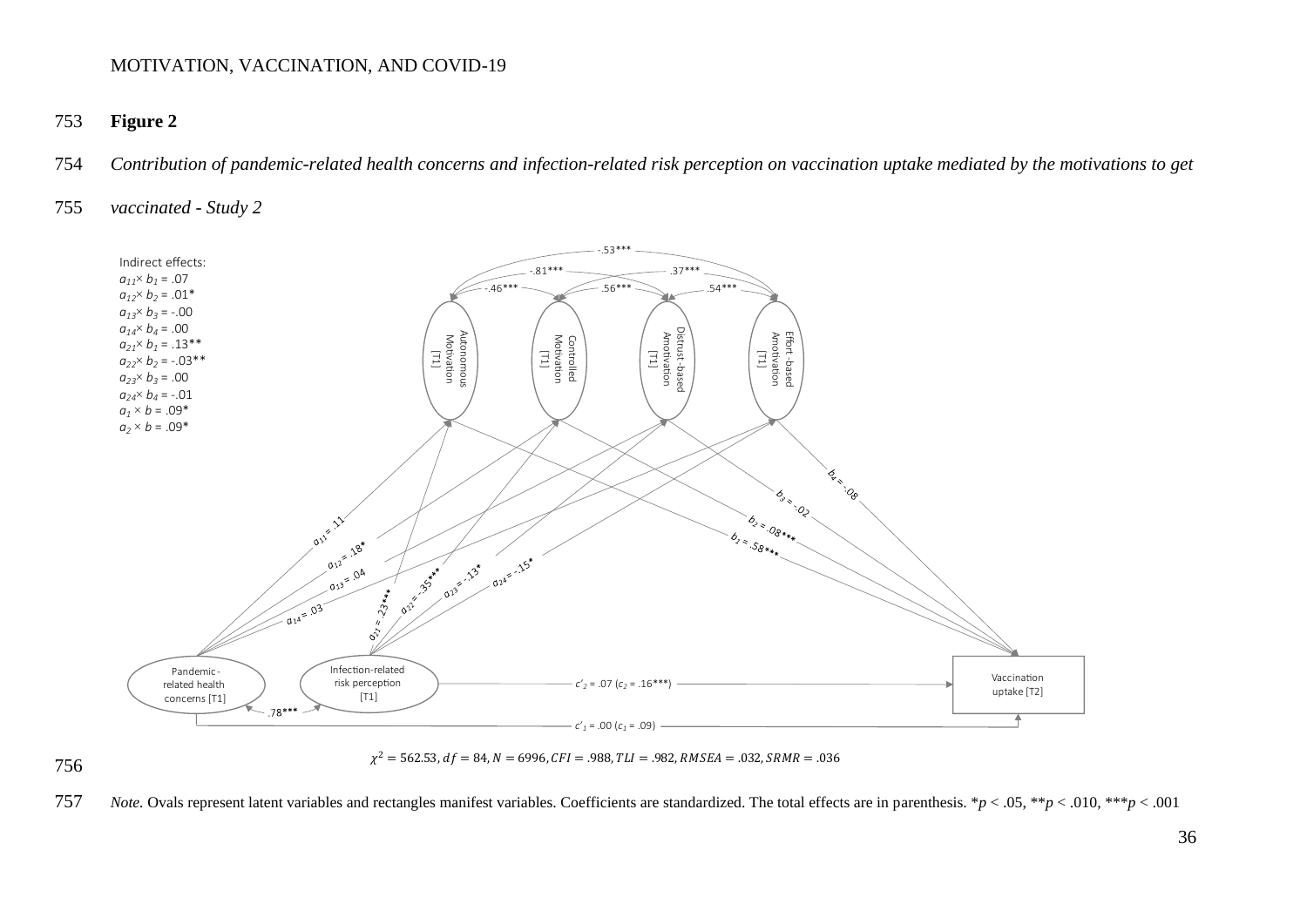# 758 **Figure 3**

759 *Contribution of pandemic-related health concerns and infection-related risk perception on waitlist subscription mediated by the motivations to* 

## 760 *get vaccinated - Study 2*



![](_page_36_Figure_6.jpeg)

![](_page_36_Figure_7.jpeg)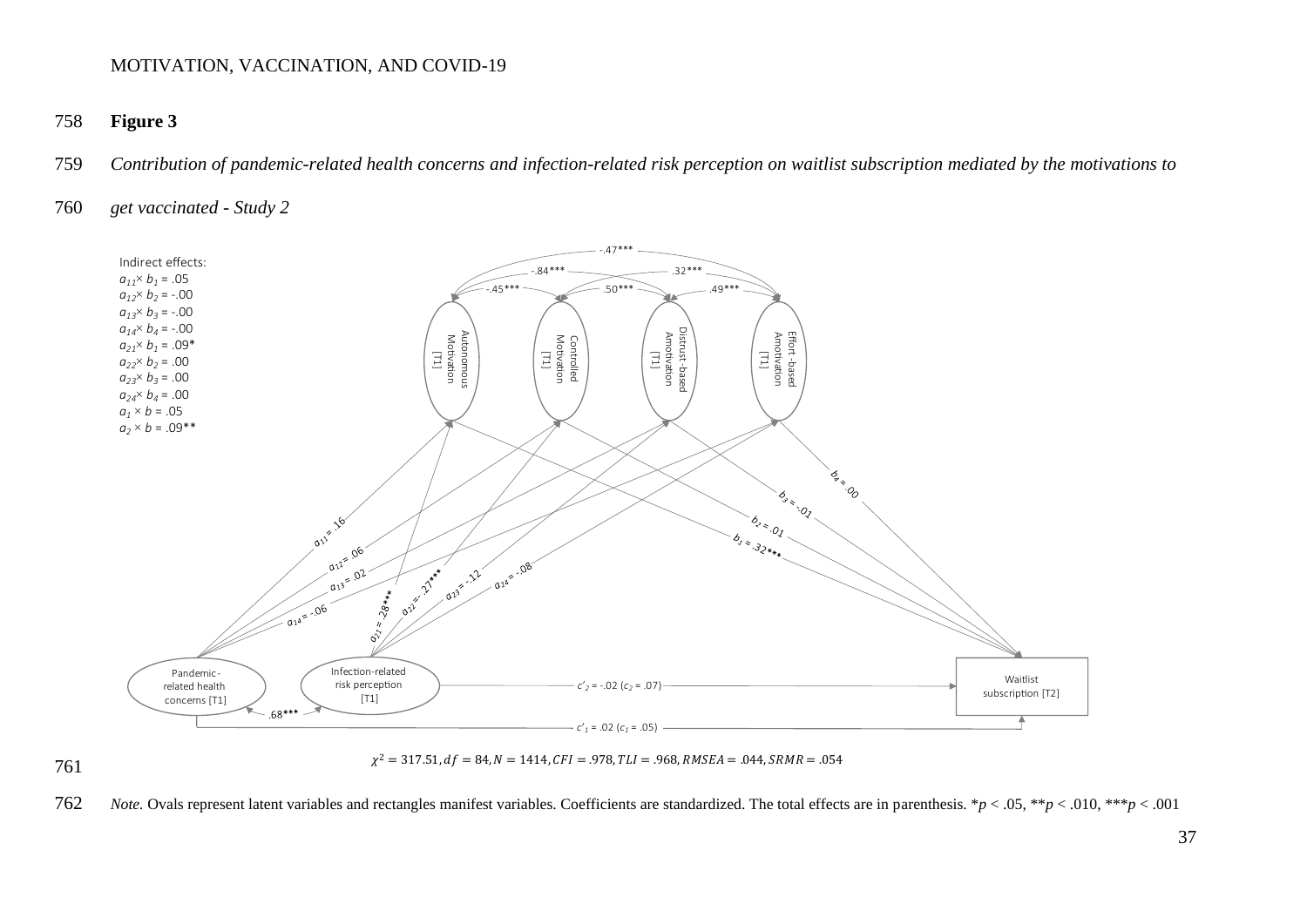| 763 | <b>Credit Author Statement</b>                                                                     |
|-----|----------------------------------------------------------------------------------------------------|
| 764 | Mathias Schmitz: Analyses of Study 1, methodology, writing, reviewing, editing. Olivier            |
| 765 | <b>Luminet:</b> Writing, reviewing, editing. Olivier Klein: Writing, reviewing, editing. Sofie     |
| 766 | <b>Morbée:</b> Data acquisition, writing, reviewing, editing. <b>Omer Van den Bergh</b> : Writing, |
| 767 | reviewing, editing. <b>Pascaline Van Oost</b> : Data acquisition, methodology, writing, reviewing, |
| 768 | editing. <b>Joachim Waterschoot</b> : Analyses of Study 2, methodology, writing, reviewing.        |
| 769 | Vincent Yzerbyt: Writing, reviewing, editing. Maarten Vansteenkiste: Writing - original            |
| 770 | draft, reviewing, editing. All authors have approved the final version of the final manuscript     |
| 771 | and meet the ICMJE criteria for authorship.                                                        |